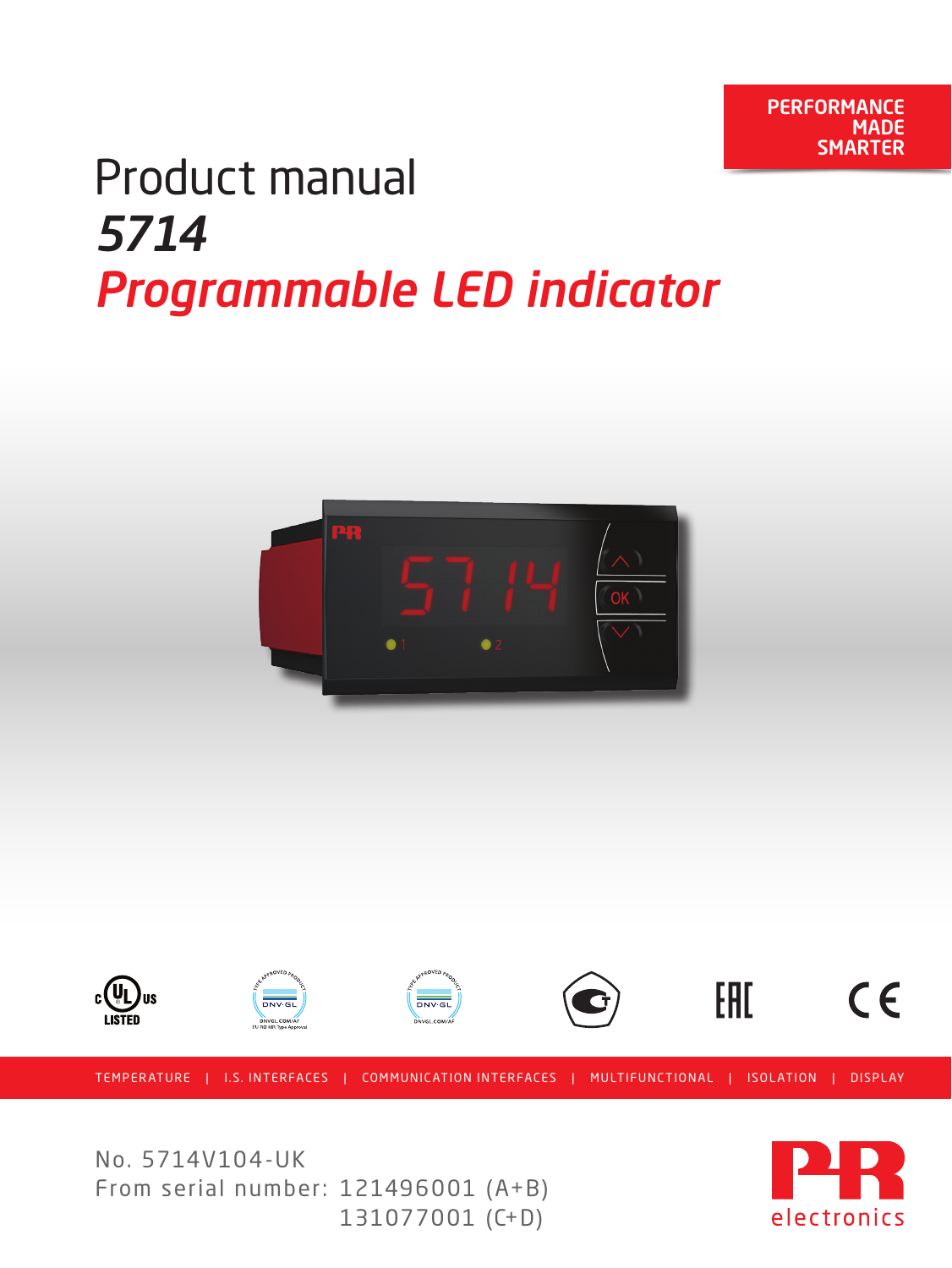# 6 Product Pillars *to meet your every need*

### Individually outstanding, unrivalled in combination

With our innovative, patented technologies, we make signal conditioning smarter and simpler. Our portfolio is composed of six product areas, where we offer a wide range of analog and digital devices covering over a thousand applications in industrial and factory automation. All our products comply with or surpass the highest industry standards, ensuring reliability in even the harshest of environments and have a 5-year warranty for greater peace of mind.



Our range of temperature transmitters and sensors provides the highest level of signal integrity from the measurement point to your control system. You can convert industrial process temperature signals to analog, bus or digital communications using a highly reliable point-to-point solution with a fast response time, automatic selfcalibration, sensor error detection, low drift, and top EMC performance in any environment.



We deliver the safest signals by validating our products against the toughest safety standards. Through our commitment to innovation, we have made pioneering achievements in developing I.S. interfaces with SIL 2 Full Assessment that are both efficient and cost-effective. Our comprehensive range of analog and digital intrinsically safe isolation barriers offers multifunctional inputs and outputs, making PR an easy-to-implement site standard. Our backplanes further simplify large installations and provide seamless integration to standard DCS systems.



We provide inexpensive, easy-to-use, future-ready communication interfaces that can access your PR installed base of products. All the interfaces are detachable, have a built-in display for readout of process values and diagnostics, and can be configured via push-buttons. Product specific functionality includes communication via Modbus and Bluetooth and remote access using our PR Process Supervisor (PPS) application, available for iOS and Android.



Our unique range of single devices covering multiple applications is easily deployable as your site standard. Having one variant that applies to a broad range of applications can reduce your installation time and training, and greatly simplify spare parts management at your facilities. Our devices are designed for long-term signal accuracy, low power consumption, immunity to electrical noise and simple programming.



Our compact, fast, high-quality 6 mm isolators are based on microprocessor technology to provide exceptional performance and EMC-immunity for dedicated applications at a very low total cost of ownership. They can be stacked both vertically and horizontally with no air gap separation between units required.



Our display range is characterized by its flexibility and stability. The devices meet nearly every demand for display readout of process signals, and have universal input and power supply capabilities. They provide a real-time measurement of your process value no matter the industry, and are engineered to provide a user-friendly and reliable relay of information, even in demanding environments.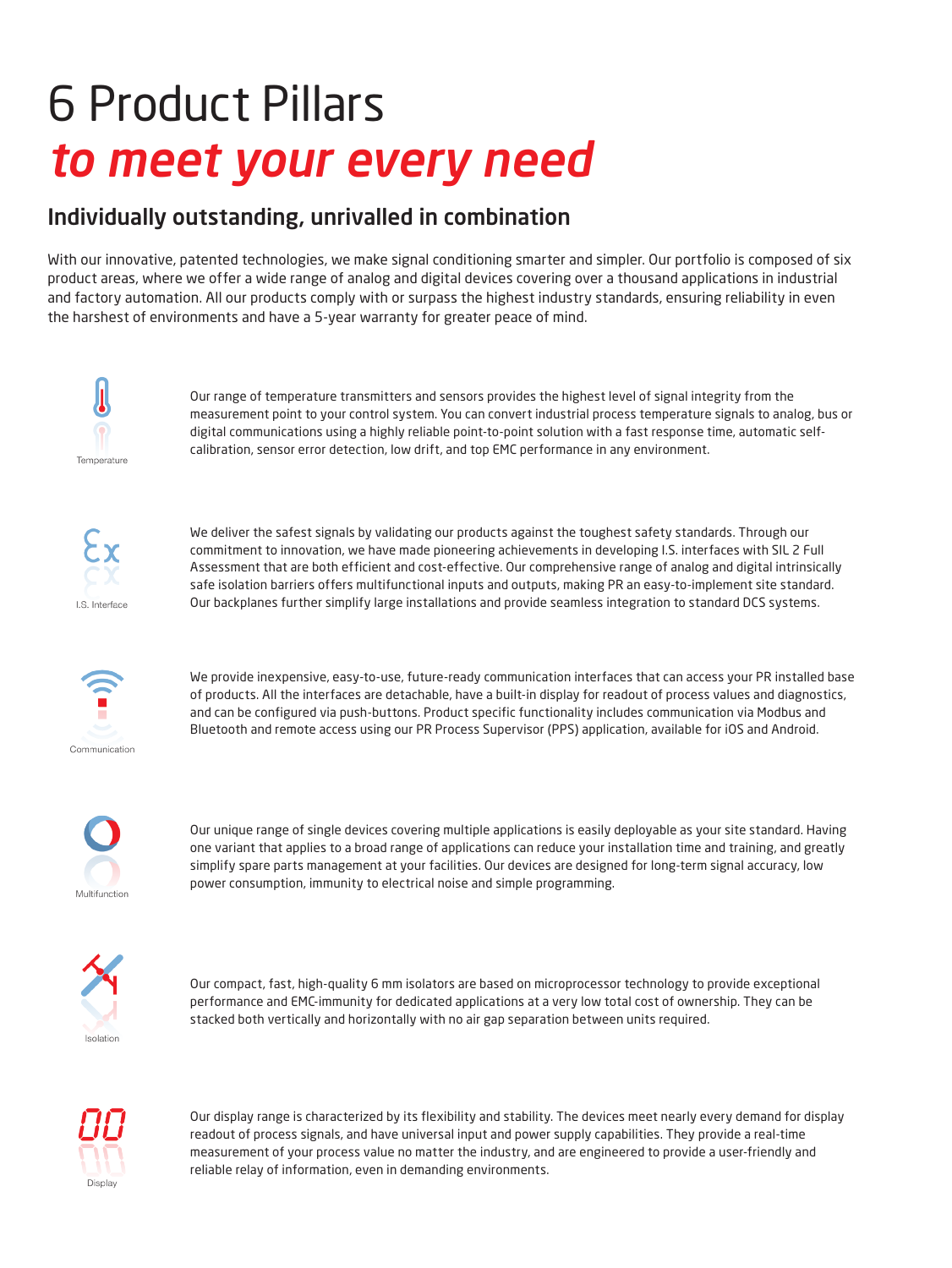## Programmable LED indicator 5714

## Table of contents

|                                                                                                                                                                                                                                                                                                                                                                                                                                                                                                                                                                                                   | 4  |
|---------------------------------------------------------------------------------------------------------------------------------------------------------------------------------------------------------------------------------------------------------------------------------------------------------------------------------------------------------------------------------------------------------------------------------------------------------------------------------------------------------------------------------------------------------------------------------------------------|----|
|                                                                                                                                                                                                                                                                                                                                                                                                                                                                                                                                                                                                   | 4  |
| $\textbf{Front and back layout.} \label{def:1} \vspace{-0.1in} \textbf{Front and back layout.} \vspace{-0.1in} \textbf{Output} \textbf{Output} \textbf{Output} \textbf{Output} \textbf{Output} \textbf{Output} \textbf{Output} \textbf{Output} \textbf{Output} \textbf{Output} \textbf{Output} \textbf{Output} \textbf{Output} \textbf{Output} \textbf{Output} \textbf{Output} \textbf{Output} \textbf{Output} \textbf{Output} \textbf{Output} \textbf{Output} \textbf{Output} \textbf{Output} \textbf{Output} \textbf{Output} \textbf{Output} \textbf{Output} \textbf{Output} \textbf{Output} \$ | 6  |
|                                                                                                                                                                                                                                                                                                                                                                                                                                                                                                                                                                                                   | 7  |
|                                                                                                                                                                                                                                                                                                                                                                                                                                                                                                                                                                                                   | 7  |
| Mounting<br>Applications<br>Order                                                                                                                                                                                                                                                                                                                                                                                                                                                                                                                                                                 | 7  |
|                                                                                                                                                                                                                                                                                                                                                                                                                                                                                                                                                                                                   | 8  |
|                                                                                                                                                                                                                                                                                                                                                                                                                                                                                                                                                                                                   | 9  |
|                                                                                                                                                                                                                                                                                                                                                                                                                                                                                                                                                                                                   | 9  |
|                                                                                                                                                                                                                                                                                                                                                                                                                                                                                                                                                                                                   | 12 |
| Connections<br>Block diagram                                                                                                                                                                                                                                                                                                                                                                                                                                                                                                                                                                      | 14 |
|                                                                                                                                                                                                                                                                                                                                                                                                                                                                                                                                                                                                   | 15 |
|                                                                                                                                                                                                                                                                                                                                                                                                                                                                                                                                                                                                   | 17 |
|                                                                                                                                                                                                                                                                                                                                                                                                                                                                                                                                                                                                   | 18 |
|                                                                                                                                                                                                                                                                                                                                                                                                                                                                                                                                                                                                   | 20 |
|                                                                                                                                                                                                                                                                                                                                                                                                                                                                                                                                                                                                   | 21 |
|                                                                                                                                                                                                                                                                                                                                                                                                                                                                                                                                                                                                   |    |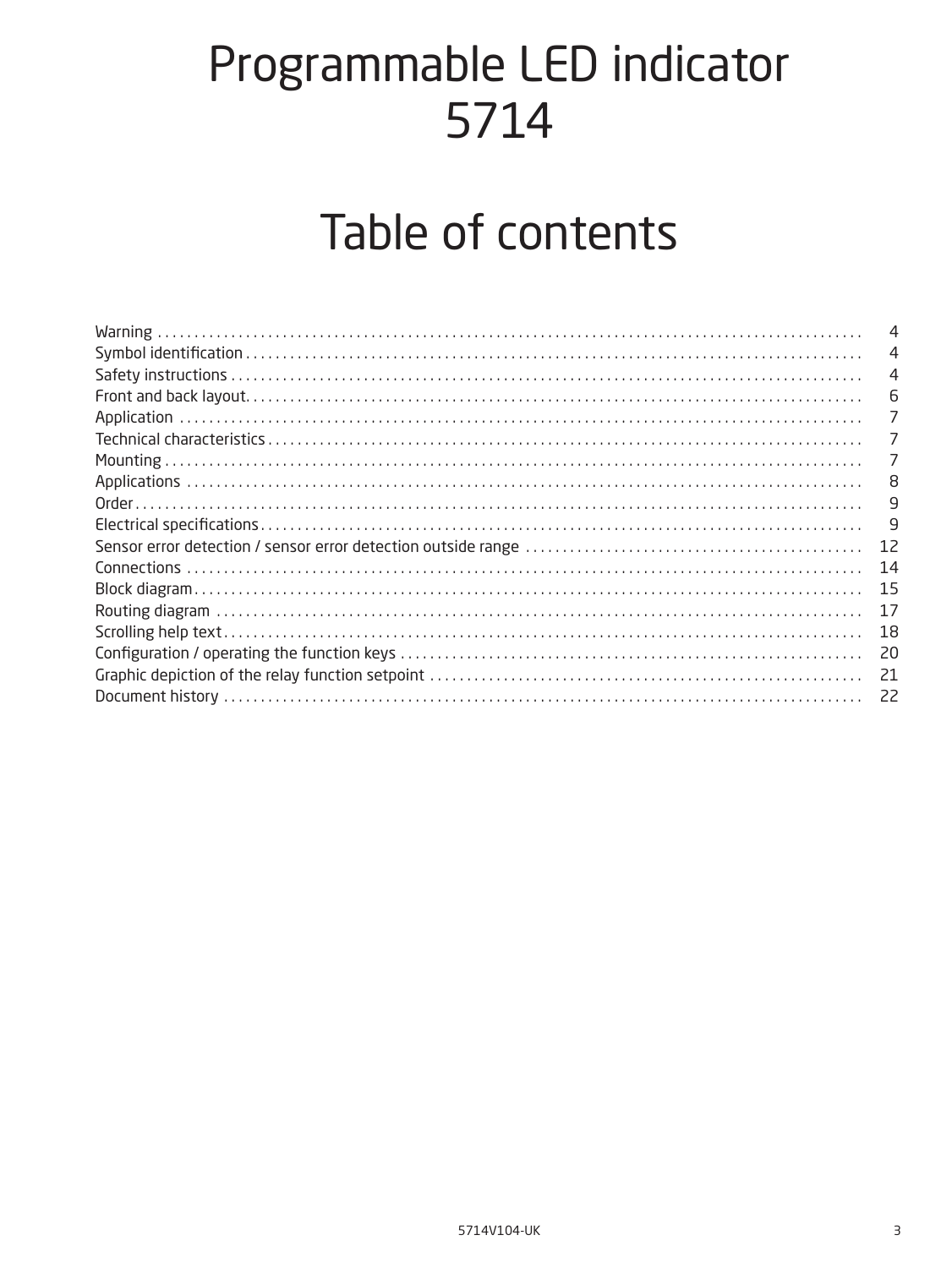## Warning

<span id="page-3-0"></span>

This device is designed for connection to hazardous electric voltages. Ignoring this warning can result in severe personal injury or mechanical damage. To avoid the risk of electric shock and fire, the safety instructions of this manual must be observed and the guidelines followed.

The specifications must not be exceeded, and the device must only be applied as described in the following.

Prior to the commissioning of the device, this manual must be examined carefully. Only qualified personnel (technicians) should install this device.

If the equipment is used in a manner not specified by the manufacturer, the protection provided by the equipment may be impaired.



### Warning

Until the device is fixed, do not connect hazardous voltages to the device. The following operations should only be carried out on a disconnected device and under ESD-safe conditions:

Troubleshooting the device.

Repair of the device must be done by PR electronics A/S only.



## Symbol identification



Triangle with an exclamation mark: Read the manual before installation and commissioning of the device in order to avoid incidents that could lead to personal injury or mechanical damage. Warning / demand. Potentially lethal situations.

The CE mark proves the compliance of the device with the essential requirements of the directives.

The double insulation symbol shows that the device is protected by double or reinforced insulation.

## Safety instructions

#### **Definitions**

Hazardous voltages have been defined as the ranges: 75 to 1500 Volt DC, and 50 to 1000 Volt AC.

Technicians are qualified persons educated or trained to mount, operate, and also trouble-shoot technically correct and in accordance with safety regulations.

Operators, being familiar with the contents of this manual, adjust and operate the knobs or potentiometers during normal operation.

#### Receipt and unpacking

Unpack the device without damaging it and check whether the device type corresponds to the one ordered. The packing should always follow the device until this has been permanently mounted.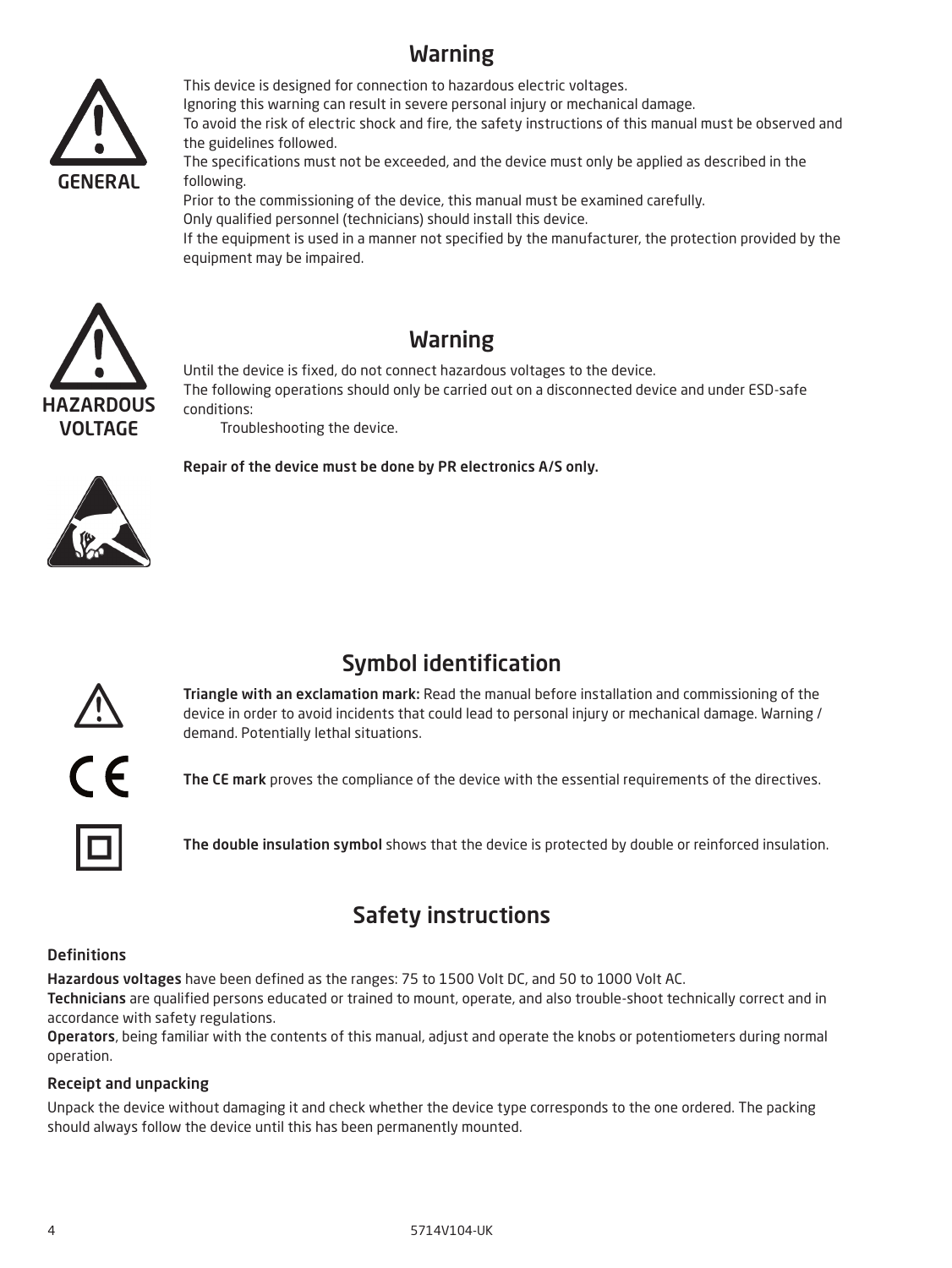#### Environment

Avoid direct sun light, dust, high temperatures, mechanical vibrations and shock, and rain and heavy moisture. If necessary, heating in excess of the stated limits for ambient temperatures should be avoided by way of ventilation. All devices fall under Installation Category II, Pollution Degree 2, and Insulation Class II.

#### Mounting

Only technicians, who are familiar with the technical terms, warnings, and instructions in the manual and who are able to follow these, should connect the device. Should there be any doubt as to the correct handling of the device, please contact your local distributor or, alternatively,

#### PR electronics A/S www.prelectronics.com

Mounting and connection of the device should comply with national legislation for mounting of electric materials, i.e. wire cross section, protective fuse, and location. Descriptions of input / output and supply connections are shown in the block diagram and side label.

The following apply to fixed hazardous voltages-connected devices:

 The max. size of the protective fuse is 10 A and, together with a power switch, it should be easily accessible and close to the device. The power switch should be marked with a label telling it will switch off the voltage to the device.

Year of manufacture can be taken from the first two digits in the serial number.

#### UL installation requirements

| For use on a flat surface of a type 1 enclosure |  |  |  |  |  |  |  |  |  |  |
|-------------------------------------------------|--|--|--|--|--|--|--|--|--|--|
| Use 60/75°C copper conducters only              |  |  |  |  |  |  |  |  |  |  |
|                                                 |  |  |  |  |  |  |  |  |  |  |
|                                                 |  |  |  |  |  |  |  |  |  |  |
|                                                 |  |  |  |  |  |  |  |  |  |  |
|                                                 |  |  |  |  |  |  |  |  |  |  |
|                                                 |  |  |  |  |  |  |  |  |  |  |
| <b>Relay outputs:</b>                           |  |  |  |  |  |  |  |  |  |  |
|                                                 |  |  |  |  |  |  |  |  |  |  |
|                                                 |  |  |  |  |  |  |  |  |  |  |
|                                                 |  |  |  |  |  |  |  |  |  |  |
|                                                 |  |  |  |  |  |  |  |  |  |  |

#### Calibration and adjustment

During calibration and adjustment, the measuring and connection of external voltages must be carried out according to the specifications of this manual. The technician must use tools and instruments that are safe to use.

#### Normal operation

Operators are only allowed to adjust and operate devices that are safely fixed in panels, etc., thus avoiding the danger of personal injury and damage. This means there is no electrical shock hazard, and the device is easily accessible.

#### Cleaning

When disconnected, the device may be cleaned with a cloth moistened with distilled water.

#### Liability

To the extent the instructions in this manual are not strictly observed, the customer cannot advance a demand against PR electronics A/S that would otherwise exist according to the concluded sales agreement.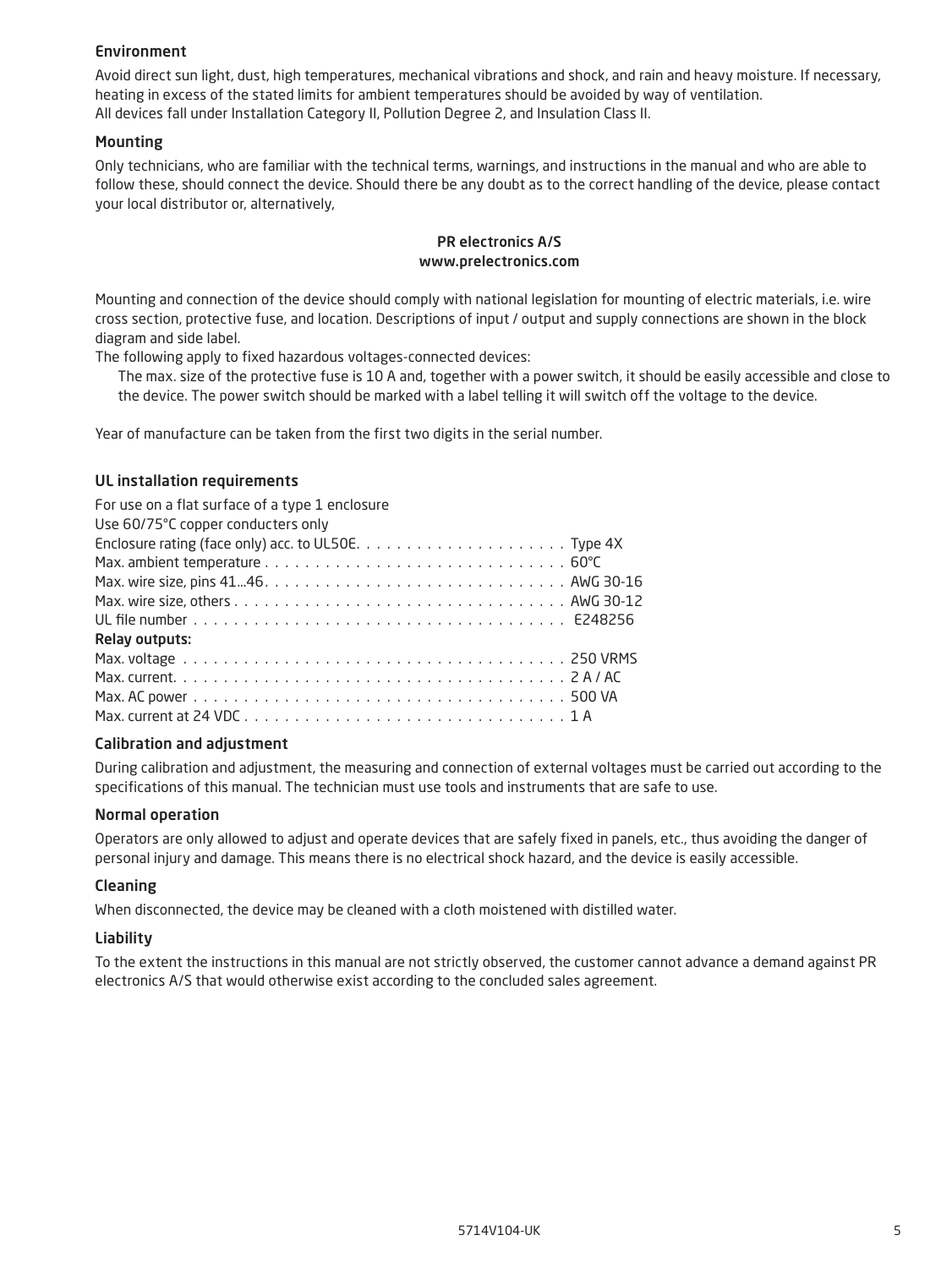<span id="page-5-0"></span>

Picture 1: Front of 5714.



Picture 2: Back of 5714.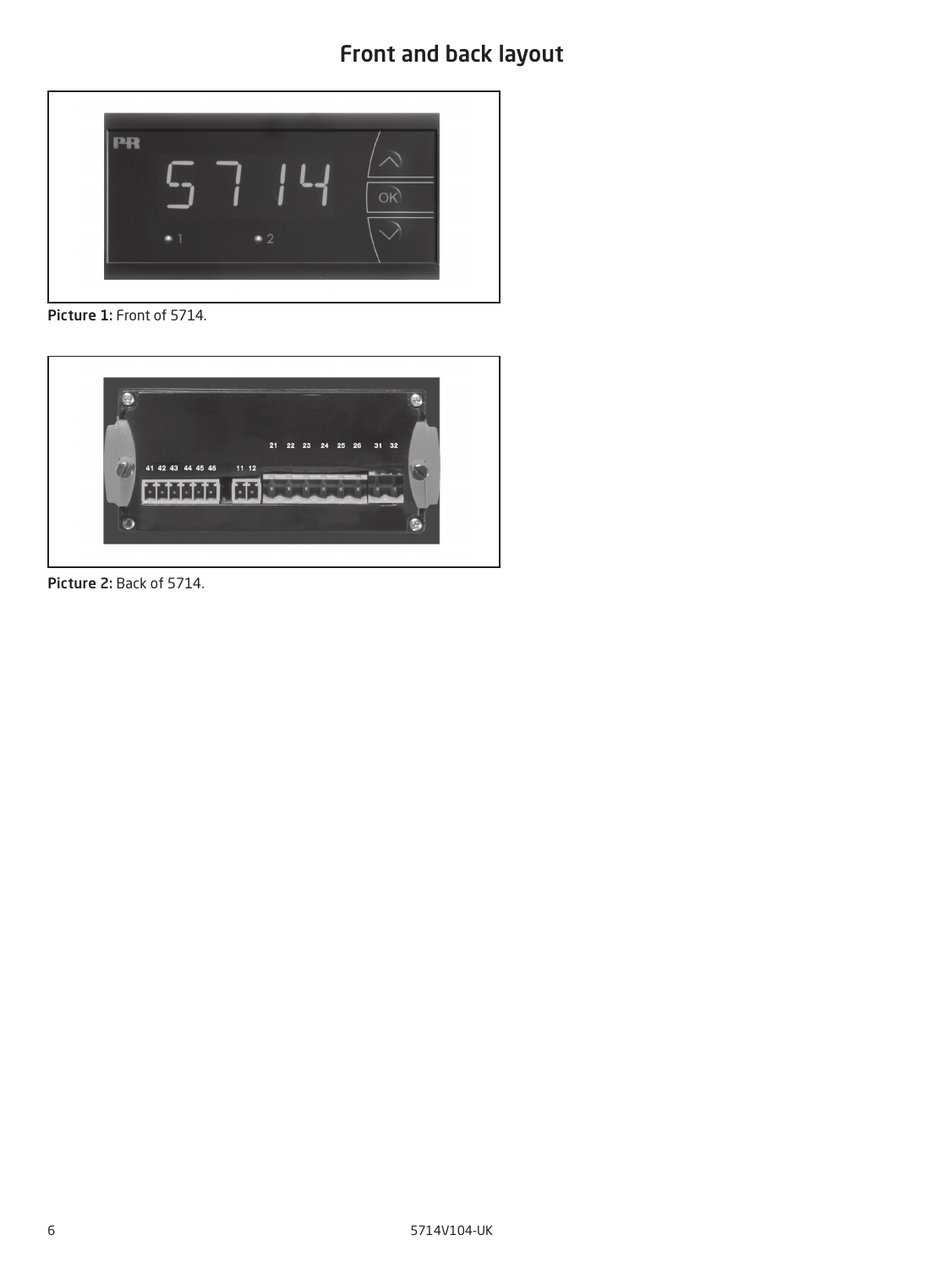### Programmable LED indicator 5714

- <span id="page-6-0"></span>• 4-digit 14-segment LED indicator
- Input for mA, V, potentiometer, Ohm, RTD and TC
- 2 relays and analog output
- Universal voltage supply
- Front key programmable

### Application

- Display for digital readout of current, voltage, resistance, temperature or potentiometer signals.
- Process control with 2 pairs of potential-free relays and / or analogue output.
- For local readout in extremely wet atmospheres with a specially designed splash-proof cover.

#### Technical characteristics

- 4-digit LED indicator with 13.8 mm 14-segment characters. Max. display readout -1999...9999 with programmable decimal point, relay ON / OFF indication.
- All operational parameters can be adjusted to any application by use of the front keys.
- 5714 is available fully-configured acc. to specifications ready for process control and visualisation.
- Help texts in eight languages can be selected via a menu item.
- Inputs, outputs, and supply are floating and galvanically separated.
- In versions with relay outputs the user can minimise the installation test time by activating / deactivating each relay independently of the input signal.

#### Mounting

• To be mounted in front panel. The included rubber packing must be mounted between the panel cutout hole and the display front to obtain a protection degree of IP65 (type 4X). For extra protection in extreme environments, 5714 can be delivered with a speially designed splash-proof cover as accessory.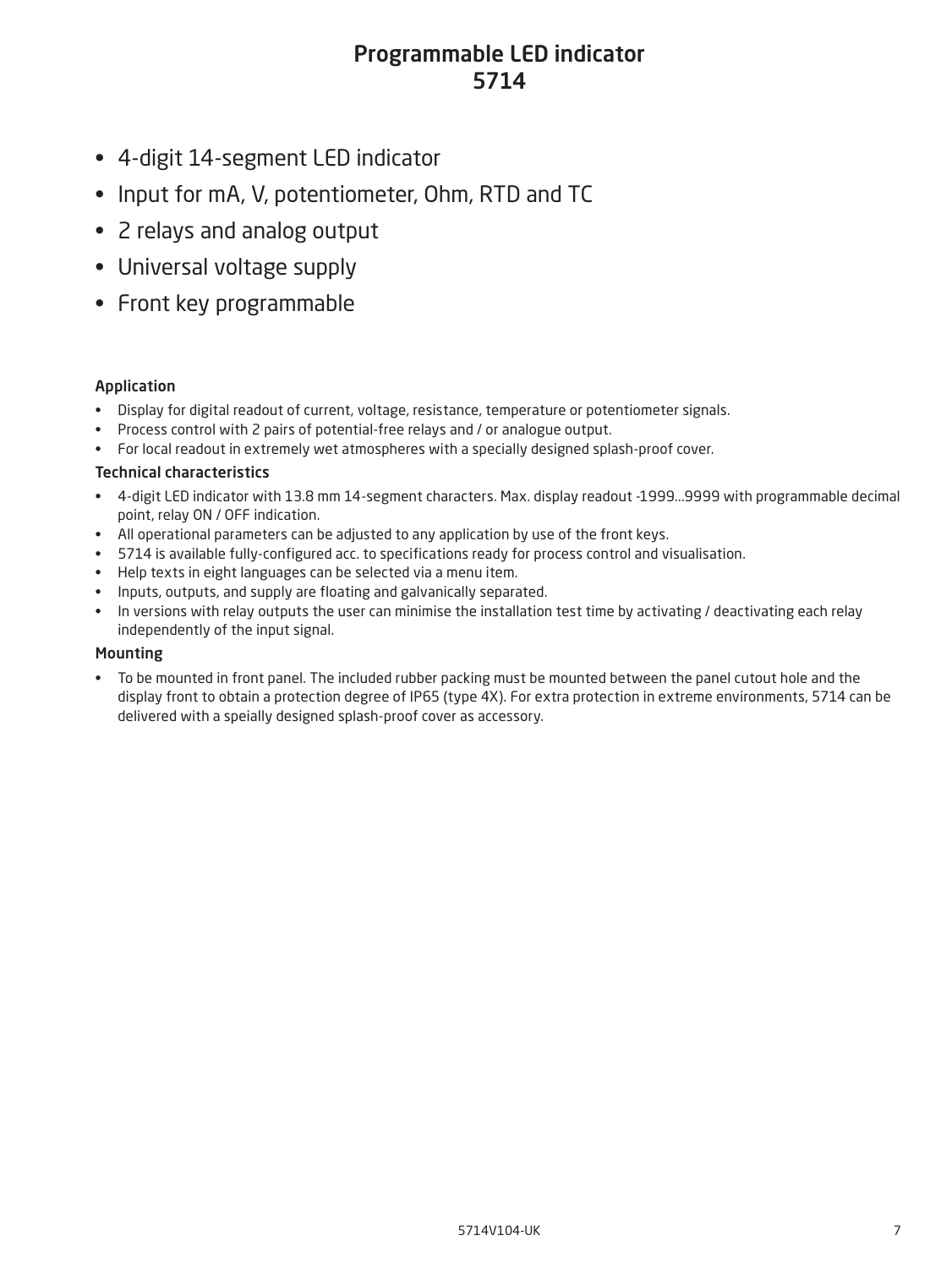## Applications

<span id="page-7-0"></span>Input signals:



Output signals:



Supply:

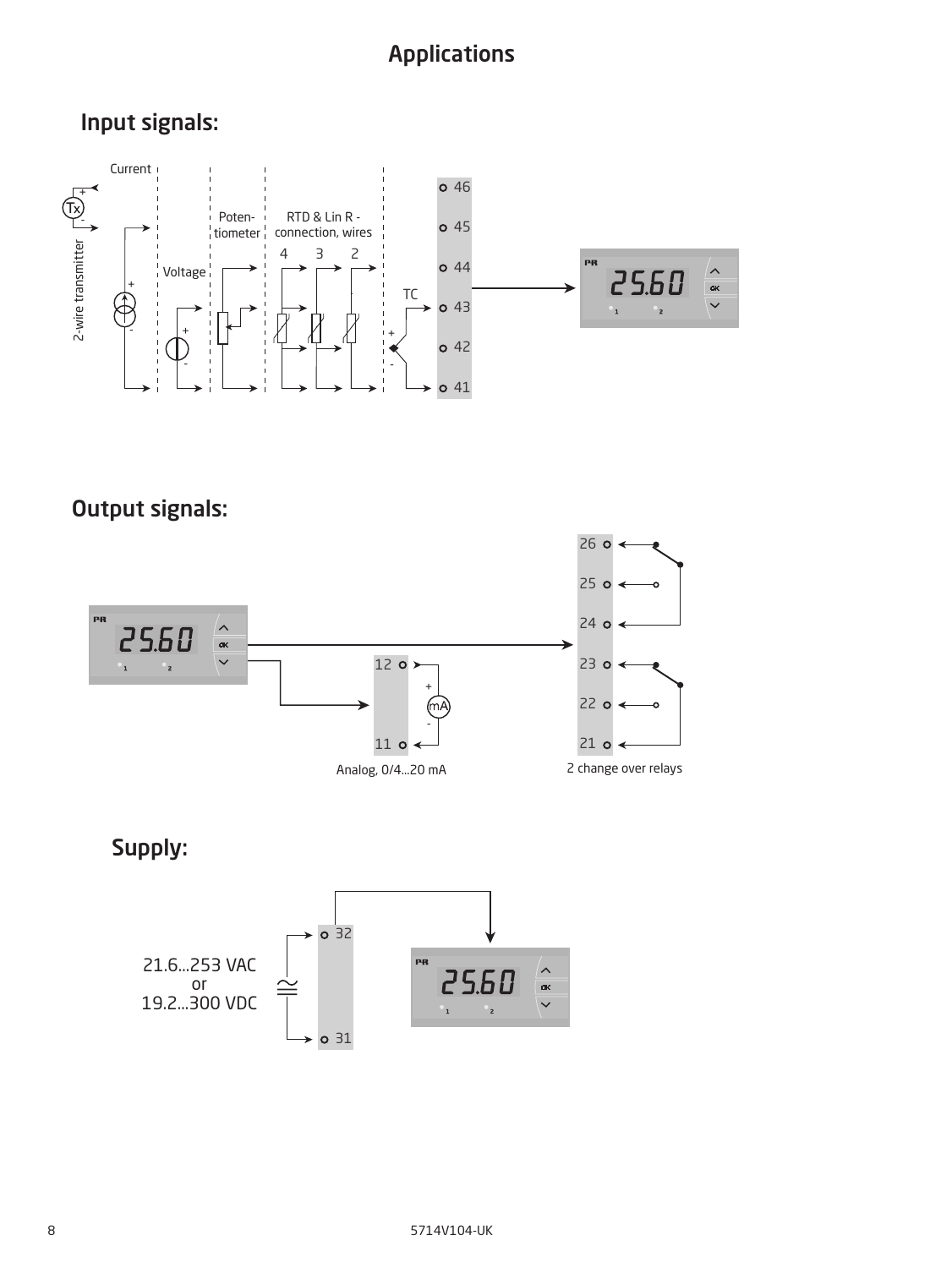#### <span id="page-8-0"></span>Order

| <b>Type</b> | <b>Version</b>             |     |
|-------------|----------------------------|-----|
| 5714        | Standard                   | : A |
|             | 2 relays                   | : B |
|             | Analog output              | : ር |
|             | Analog output and 2 relays |     |

NB! Please order the splash-proof cover seperately. Order No. 8335.

#### Electrical specifications

#### Environmental conditions:

| <b>Mechanical specifications:</b> |
|-----------------------------------|
|                                   |
|                                   |
|                                   |
|                                   |
|                                   |
|                                   |
|                                   |
|                                   |

### Common specifications:

Supply voltage, universal . 21.6...253 VAC, 50...60 Hz or

19.2...300 VDC

| <b>Type</b> | <b>Internal</b><br>power dissipation | Max. required power |
|-------------|--------------------------------------|---------------------|
| 5714A       | 2.2 W                                | 2.5 W               |
| 5714B/C     | 2.7 W                                | 3.0 W               |
| 5714D       | 3.2 W                                | 3.5 W               |
|             |                                      |                     |

| Response time (090 %, 10010 %), programmable: |  |
|-----------------------------------------------|--|
|                                               |  |
|                                               |  |
|                                               |  |

Accuracy, the greater of the general and basic values:

| <b>General values</b> |                             |                               |  |  |  |  |  |  |
|-----------------------|-----------------------------|-------------------------------|--|--|--|--|--|--|
| Input type            | Absolute accuracy           | Temperature coefficient       |  |  |  |  |  |  |
| All                   | $\leq \pm 0.1\%$ of reading | $\leq$ ±0.01% of reading / °C |  |  |  |  |  |  |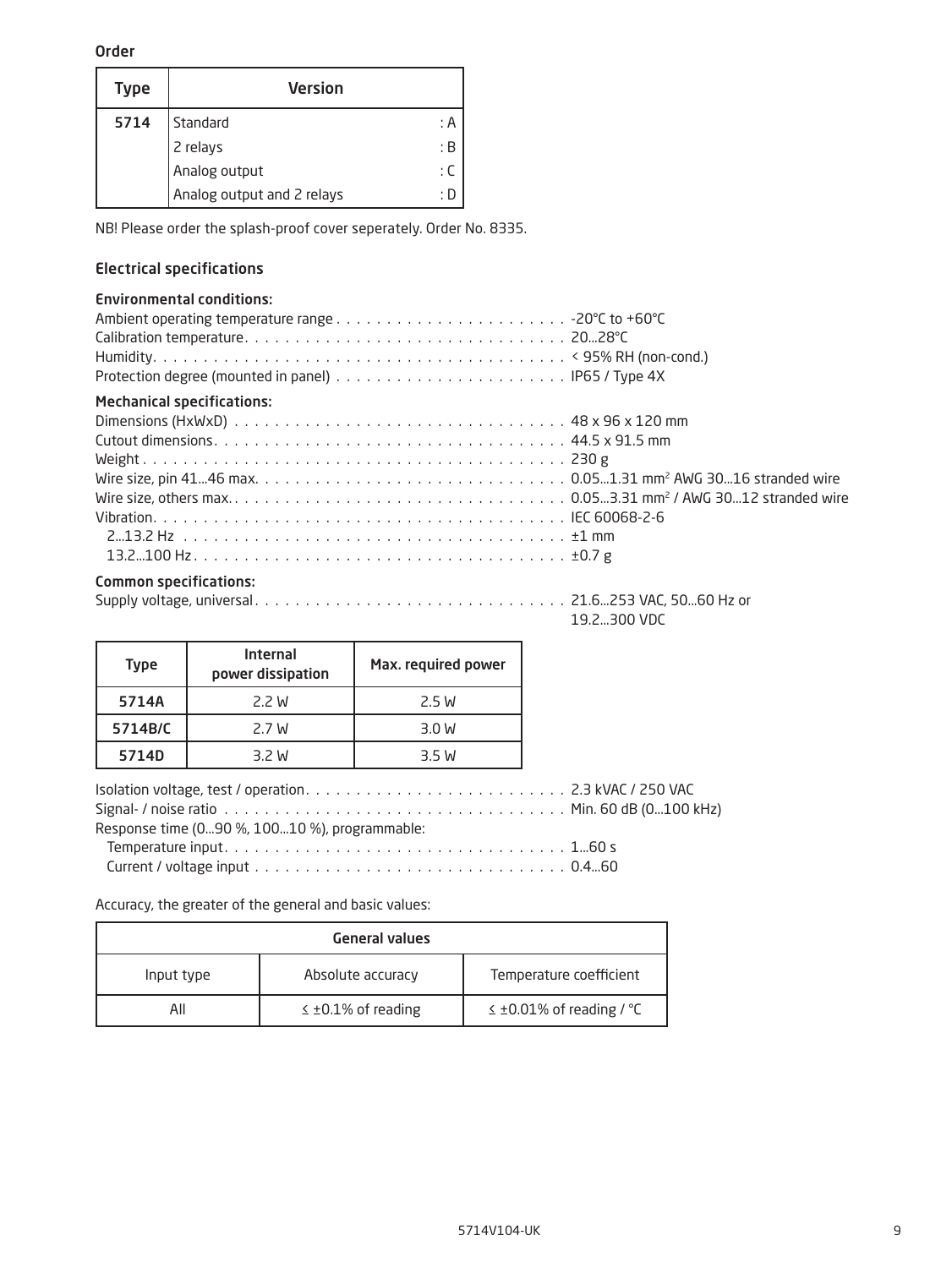| <b>Basic values</b>                             |                           |                         |  |  |  |  |  |  |  |  |
|-------------------------------------------------|---------------------------|-------------------------|--|--|--|--|--|--|--|--|
| Input type                                      | Basic accuracy            | Temperature coefficient |  |  |  |  |  |  |  |  |
| mA                                              | $\leq \pm 4$ µA           | $≤ ±0.4$ µA / °C        |  |  |  |  |  |  |  |  |
| Volt                                            | $Y$ ų 0S $±$              | $2^{\circ}$ / Vu S ± 2  |  |  |  |  |  |  |  |  |
| Pt100                                           | $≤$ ±0.2°C                | $\leq$ ±0.01°C / °C     |  |  |  |  |  |  |  |  |
| Linear resistance                               | $\leq \pm 0.1$ °Q         | $\leq$ ±0.01 Q / °C     |  |  |  |  |  |  |  |  |
| Potentiometer                                   | $\leq \pm 0.1$ ° $\Omega$ | $\leq$ ±0.01 Ω / °C     |  |  |  |  |  |  |  |  |
| TC type:<br>E, J, K, L, N, T, U                 | $\leq \pm 1$ °C           | $≤$ ±0.05°C / °C        |  |  |  |  |  |  |  |  |
| TC type: R, S,<br>W3, W5, LR                    | $≤+2°C$                   | $\leq$ ±0.2°C / °C      |  |  |  |  |  |  |  |  |
| TC type: B<br>85200°C                           | $\leq \pm 4^{\circ}$ C    | $\leq$ ±0.4°C / °C      |  |  |  |  |  |  |  |  |
| TC type: B<br>2001820°C                         | ≤ ±2°C                    | $1°$ / $7°$ C.0± $\ge$  |  |  |  |  |  |  |  |  |
| < ±0.5% of readout<br>EMC - immunity influence. |                           |                         |  |  |  |  |  |  |  |  |

Auxiliary supply:

2 wire supply, pin 46...45 . 25...15 VDC / 0...20 mA

#### TC input

| Type                                                                                                                                                                                                            | Min. value                                           | Max. value        | Standard     |  |  |  |  |  |  |  |  |
|-----------------------------------------------------------------------------------------------------------------------------------------------------------------------------------------------------------------|------------------------------------------------------|-------------------|--------------|--|--|--|--|--|--|--|--|
| B                                                                                                                                                                                                               | 0°C                                                  | $+1820^{\circ}$ C | IEC 60584-1  |  |  |  |  |  |  |  |  |
| E                                                                                                                                                                                                               | $-100^{\circ}$ C                                     | $+1000^{\circ}$ C | IEC 60584-1  |  |  |  |  |  |  |  |  |
|                                                                                                                                                                                                                 | $-100^{\circ}$ C                                     | $+1200^{\circ}$ C | IEC 60584-1  |  |  |  |  |  |  |  |  |
| K                                                                                                                                                                                                               | $-180^{\circ}$ C                                     | $+1372^{\circ}$ C | IEC 60584-1  |  |  |  |  |  |  |  |  |
|                                                                                                                                                                                                                 | $-200^{\circ}$ C                                     | +900 $\degree$ C  | DIN 43710    |  |  |  |  |  |  |  |  |
| N                                                                                                                                                                                                               | $-180^{\circ}$ C                                     | $+1300^{\circ}$ C | IEC 60584-1  |  |  |  |  |  |  |  |  |
| R                                                                                                                                                                                                               | $-50^{\circ}$ C                                      | $+1760^{\circ}$ C | IEC 60584-1  |  |  |  |  |  |  |  |  |
| S                                                                                                                                                                                                               | $-50^{\circ}$ C                                      | $+1760^{\circ}$ C | IEC 60584-1  |  |  |  |  |  |  |  |  |
| T                                                                                                                                                                                                               | $-200^{\circ}$ C                                     | $+400^{\circ}$ C  | IEC 60584-1  |  |  |  |  |  |  |  |  |
| U                                                                                                                                                                                                               | $-200^{\circ}$ C                                     | $+600^{\circ}$ C  | DIN 43710    |  |  |  |  |  |  |  |  |
| WЗ                                                                                                                                                                                                              | $0^{\circ}$ C                                        | $+2300^{\circ}$ C | ASTM E988-90 |  |  |  |  |  |  |  |  |
| W5                                                                                                                                                                                                              | $0^{\circ}$ C                                        | $+2300^{\circ}$ C | ASTM E988-90 |  |  |  |  |  |  |  |  |
| LR.                                                                                                                                                                                                             | $-200^{\circ}$ C<br>$+800^{\circ}$ C<br>GOST 3044-84 |                   |              |  |  |  |  |  |  |  |  |
| Cold junction compensation (CJC) via internal sensor $\ldots \ldots \ldots \ldots \ldots \pm (2.0^{\circ}\text{C} + 0.4^{\circ}\text{C} * \Delta t)$<br>$\Delta t$ = internal temperature - ambient temperature |                                                      |                   |              |  |  |  |  |  |  |  |  |

Sensor error current:

| when detecting ratio contains a subset of the contract of the contract of the contract of the details when the detail of the details of the details of the details of the details of the details of the details of the details |  |  |  |  |  |  |  |  |  |  |  |  |  |  |  |  |  |  |  |  |  |  |  |  |  |  |  |  |  |  |  |  |
|--------------------------------------------------------------------------------------------------------------------------------------------------------------------------------------------------------------------------------|--|--|--|--|--|--|--|--|--|--|--|--|--|--|--|--|--|--|--|--|--|--|--|--|--|--|--|--|--|--|--|--|
|--------------------------------------------------------------------------------------------------------------------------------------------------------------------------------------------------------------------------------|--|--|--|--|--|--|--|--|--|--|--|--|--|--|--|--|--|--|--|--|--|--|--|--|--|--|--|--|--|--|--|--|

|--|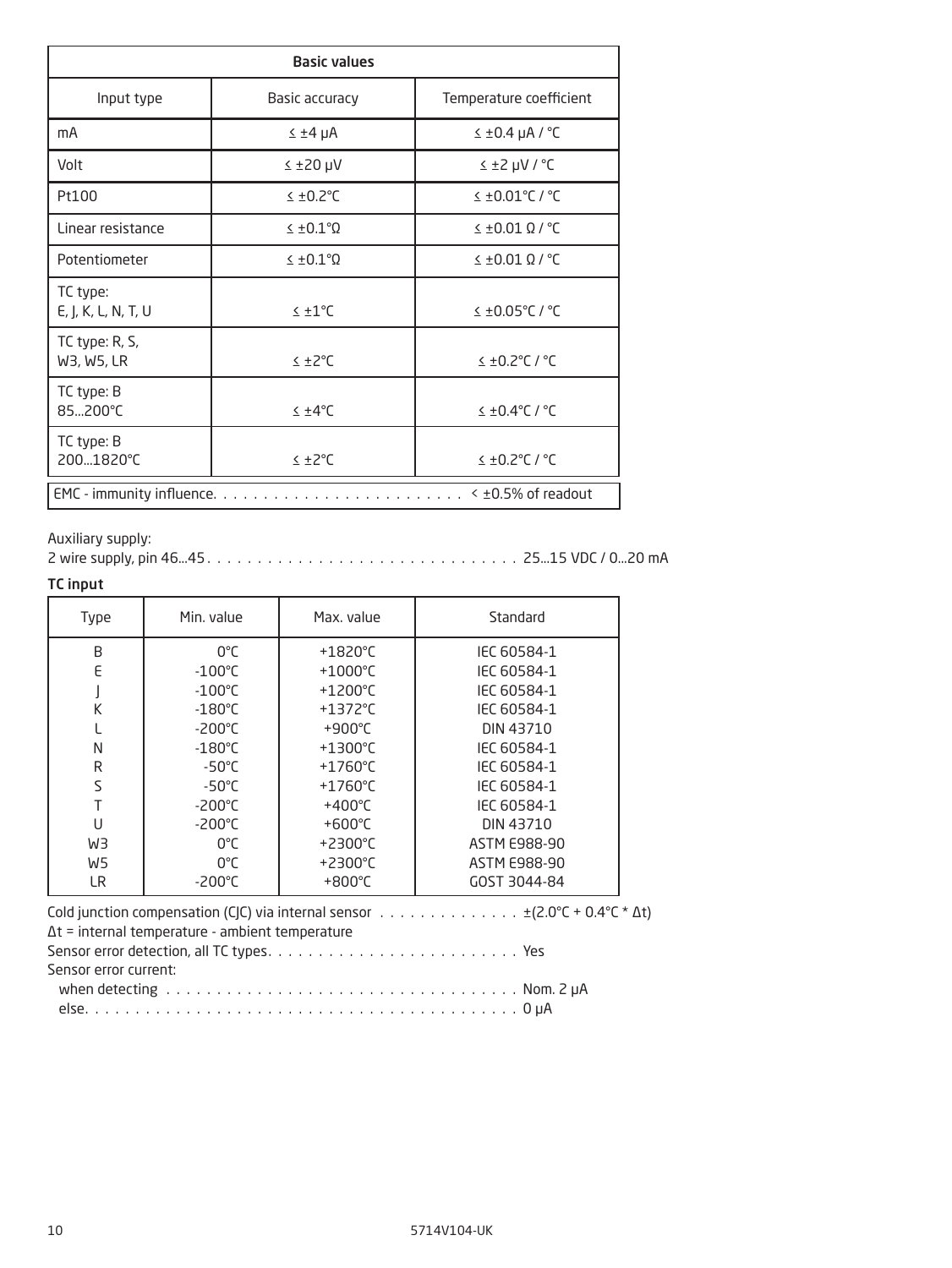| RTD, linear resistance and potentiometer input                                                                                                                                                                                                                                                                                                                   |                                                                                         |                                                                                              |                                              |  |
|------------------------------------------------------------------------------------------------------------------------------------------------------------------------------------------------------------------------------------------------------------------------------------------------------------------------------------------------------------------|-----------------------------------------------------------------------------------------|----------------------------------------------------------------------------------------------|----------------------------------------------|--|
| Input type                                                                                                                                                                                                                                                                                                                                                       | Min. value                                                                              | Max. value                                                                                   | Standard                                     |  |
| Pt10Pt1000<br>Ni50Ni1000<br>Cu10Cu100<br>Lin. R<br>Potentiometer                                                                                                                                                                                                                                                                                                 | $-200^{\circ}$ C<br>$-60^{\circ}$ C<br>$-200^{\circ}$ C<br>$0\Omega$<br>10 <sub>Ω</sub> | $+850^{\circ}$ C<br>$+250^{\circ}$ C<br>$+260^{\circ}$ C<br>$10000\ \Omega$<br>$100 k\Omega$ | IEC 60751<br>DIN 43760<br>$\alpha$ = 0.00427 |  |
| Input for RTD types:<br>Pt10, Pt20, Pt50, Pt100, Pt200, PT250, Pt300, Pt400, Pt500, Pt1000<br>Ni50, Ni100, Ni120, Ni1000, Cu10, Cu20, Cu50, Cu100<br>Cable resistance pr. wire, RTD (max.) $\ldots \ldots \ldots \ldots \ldots \ldots \ldots \ldots \ldots \ldots 50 \Omega$<br>Effect of sensor cable resistance (3- / 4-wire), RTD < 0.002 $\Omega$ / $\Omega$ |                                                                                         |                                                                                              |                                              |  |
| <b>Current input</b><br>Input resistance $\dots\dots\dots\dots\dots\dots\dots\dots\dots\dots\dots\dots\dots\dots$ Nom. 20 $\Omega$ + PTC 25 $\Omega$<br>Sensor error detection:                                                                                                                                                                                  |                                                                                         |                                                                                              |                                              |  |
| Voltage input                                                                                                                                                                                                                                                                                                                                                    |                                                                                         |                                                                                              |                                              |  |
| <b>Outputs</b>                                                                                                                                                                                                                                                                                                                                                   |                                                                                         |                                                                                              |                                              |  |
| <b>Display</b>                                                                                                                                                                                                                                                                                                                                                   |                                                                                         |                                                                                              |                                              |  |
| <b>Current output</b><br>Output limitation:                                                                                                                                                                                                                                                                                                                      |                                                                                         |                                                                                              |                                              |  |

on 0...20 and 20...0 mA signals . 0...20.5 mA Current limit . ≤ 28 mA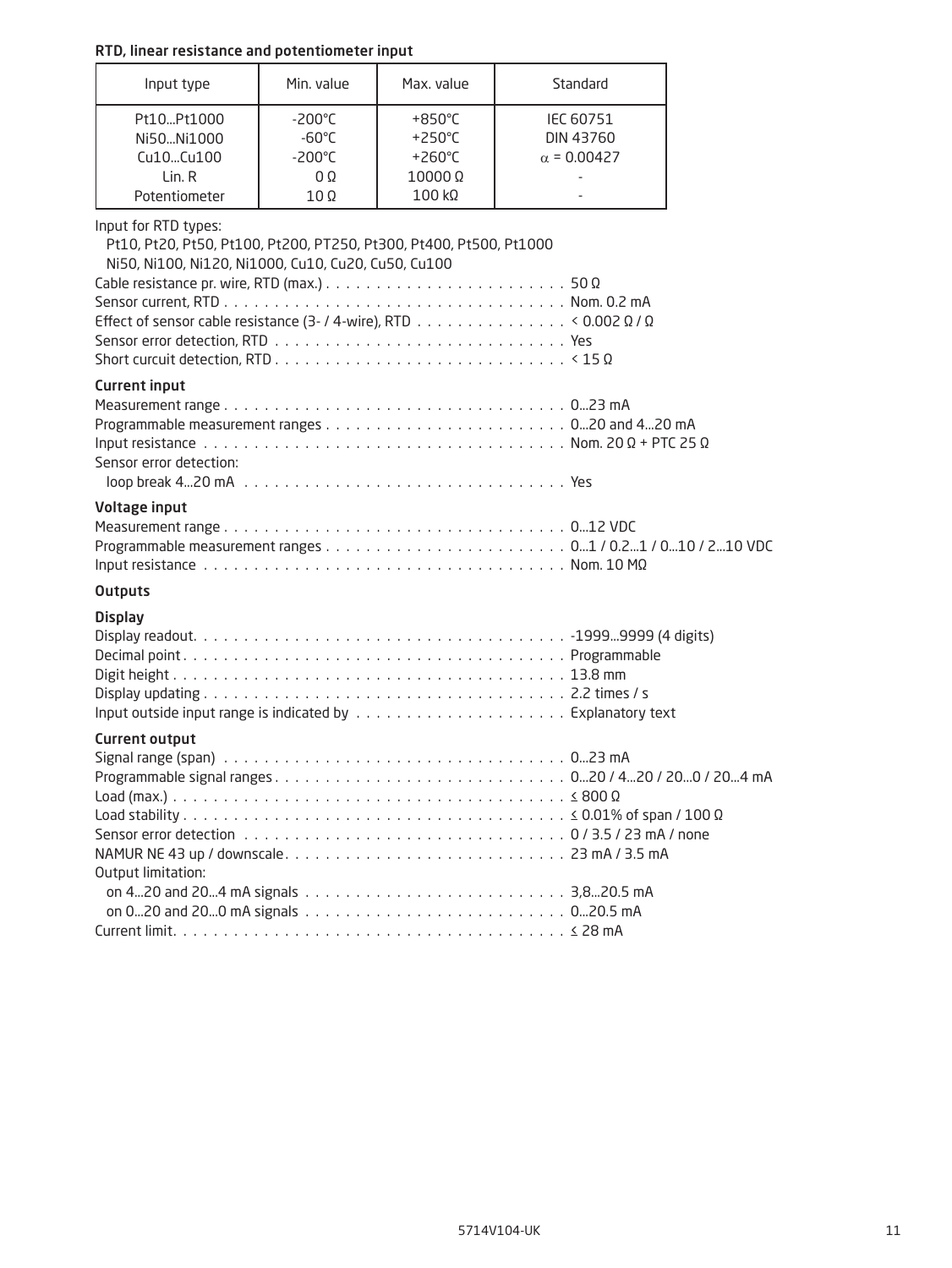#### <span id="page-11-0"></span>Relay outputs

| Max. DC current, resistive load: |  |
|----------------------------------|--|
|                                  |  |
|                                  |  |

Graphic depiction of [1380 x U $_{\rm relay}^{\text{-2}}$  x 1.0085  $^{\text{U}_\mathrm{relay}}$ ]:



#### Observed authority requirements

| <b>Approvals</b> |  |
|------------------|--|
|                  |  |
|                  |  |
|                  |  |

## Sensor error detection / sensor error detection outside range

| Sensor error check in 5714 variants |                                   |                               |  |  |
|-------------------------------------|-----------------------------------|-------------------------------|--|--|
| <b>Variant</b>                      | Configuration                     | <b>Sensor error detection</b> |  |  |
| 5714A                               | Always:                           | 0 <sub>N</sub>                |  |  |
|                                     | ERR1=NONE, ERR2=NONE:             | <b>OFF</b>                    |  |  |
| 5714B                               | else:                             | 0 <sub>N</sub>                |  |  |
| 5714C                               | O.ERR=NONE:                       | <b>OFF</b>                    |  |  |
|                                     | else:                             | 0 <sub>N</sub>                |  |  |
| 5714D                               | ERR1=NONE, ERR2=NONE, O.ERR=NONE: | <b>OFF</b>                    |  |  |
|                                     | else:                             | 0 <sub>N</sub>                |  |  |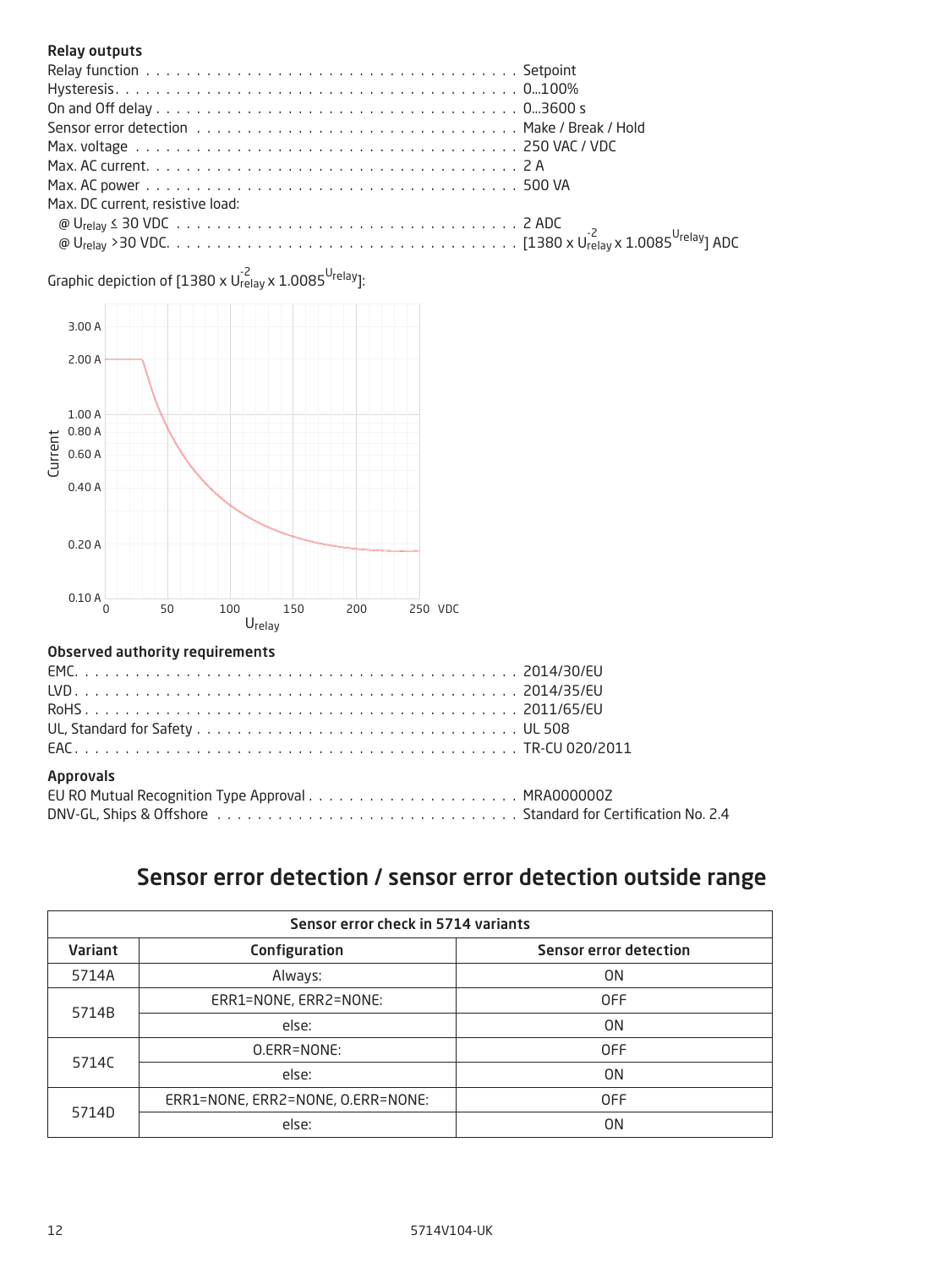| Outside range readout (IN.LO, IN.HI):<br>If the valid range of the A/D converter or the polynomial is exceeded |                           |       |                          |  |  |  |  |  |
|----------------------------------------------------------------------------------------------------------------|---------------------------|-------|--------------------------|--|--|--|--|--|
| Input                                                                                                          | Readout<br>Limit<br>Range |       |                          |  |  |  |  |  |
|                                                                                                                | $0.1 V / 0.2$ 1 V         | IN.LO | $\le$ -25 mV             |  |  |  |  |  |
| <b>VOLT</b>                                                                                                    |                           | IN.HI | $>1.2$ V                 |  |  |  |  |  |
|                                                                                                                | $0.10$ V / 2 $.10$ V      | IN.LO | $\le$ -25 mV             |  |  |  |  |  |
|                                                                                                                |                           | IN.HI | >12V                     |  |  |  |  |  |
| <b>CURR</b>                                                                                                    | $0$ 20 mA / 420 mA        | IN.LO | $\le$ -1.05 mA           |  |  |  |  |  |
|                                                                                                                |                           | IN.HI | $> 25.05$ mA             |  |  |  |  |  |
| <b>POTM</b>                                                                                                    |                           | IN.LO | $\leq -0.5\%$            |  |  |  |  |  |
|                                                                                                                |                           | IN.HI | >100.5%                  |  |  |  |  |  |
| <b>TEMP</b>                                                                                                    |                           |       | < temperature range -2°C |  |  |  |  |  |
|                                                                                                                | TC/RTD                    | IN.HI | > temperature range +2°C |  |  |  |  |  |
|                                                                                                                | $0800$ ohm                | IN.LO | $< 0$ ohm                |  |  |  |  |  |
| LIN.R                                                                                                          |                           | IN.HI | $>1$ kohm                |  |  |  |  |  |
|                                                                                                                | $010$ kohm                | IN.LO | < 0 ohm                  |  |  |  |  |  |
|                                                                                                                |                           | IN.HI | $>15$ kohm               |  |  |  |  |  |

| Sensor error detection (SE.BR, SE.SH) |                                                               |       |                                  |  |  |  |  |  |
|---------------------------------------|---------------------------------------------------------------|-------|----------------------------------|--|--|--|--|--|
| Input                                 | Readout<br>Limit<br>Range                                     |       |                                  |  |  |  |  |  |
| <b>CURR</b>                           | Loop break (420 mA)                                           | SE.BR | $\epsilon$ = 3.6 mA; $>$ = 21 mA |  |  |  |  |  |
| <b>TEMP</b>                           | TC                                                            | SE.BR | > ca. 750 kohm / (1.25 V)        |  |  |  |  |  |
|                                       | RTD, 2-, 3- & 4-wire<br>No SE.SH for Cuxx, Pt10, Pt20 & Pt50- | SE.BR | $>12$ kohm                       |  |  |  |  |  |
|                                       |                                                               | SE.SH | $\leq$ 15 ohm                    |  |  |  |  |  |
| LIN. R                                | $0800$ ohm                                                    | SE.BR | $>875$ ohm                       |  |  |  |  |  |
|                                       | $010$ kohm                                                    | SE.BR | $>12$ kohm                       |  |  |  |  |  |

| Display readout below min. / above max. (-1.9.9.9, 9.9.9.9) |                           |            |                         |  |  |  |  |  |
|-------------------------------------------------------------|---------------------------|------------|-------------------------|--|--|--|--|--|
| Input                                                       | Readout<br>Limit<br>Range |            |                         |  |  |  |  |  |
| <b>CURR</b>                                                 | All                       | $-1.9.9.9$ | Display readout <- 1999 |  |  |  |  |  |
| <b>VOLT</b>                                                 |                           | 9.9.9.9    | Display readout >9999   |  |  |  |  |  |
| LIN. R                                                      |                           | $-1.9.9.9$ | Display readout <- 1999 |  |  |  |  |  |
|                                                             | All                       | 9.9.9.9    | Display readout >9999   |  |  |  |  |  |
| <b>POTM</b>                                                 |                           | $-1.9.9.9$ | Display readout <- 1999 |  |  |  |  |  |
|                                                             |                           | 9.9.9.9    | Display readout >9999   |  |  |  |  |  |

| Readout at hardware error                     |         |                        |  |  |  |
|-----------------------------------------------|---------|------------------------|--|--|--|
| Error search                                  | Readout | Cause                  |  |  |  |
| Test of internal communication µC / ADC       | HW.ER   | Permanent error in ADC |  |  |  |
| Test of internal CJC sensor                   | CI.ER   | CIC sensor defect      |  |  |  |
| Check-sum test of the configuration in RAM    | RA.ER   | Error in RAM           |  |  |  |
| Check-sum test of the configuration in EEPROM | EE.ER   | Error in EEPROM        |  |  |  |

! Error indications in the display blink once a second. The help text explains the error.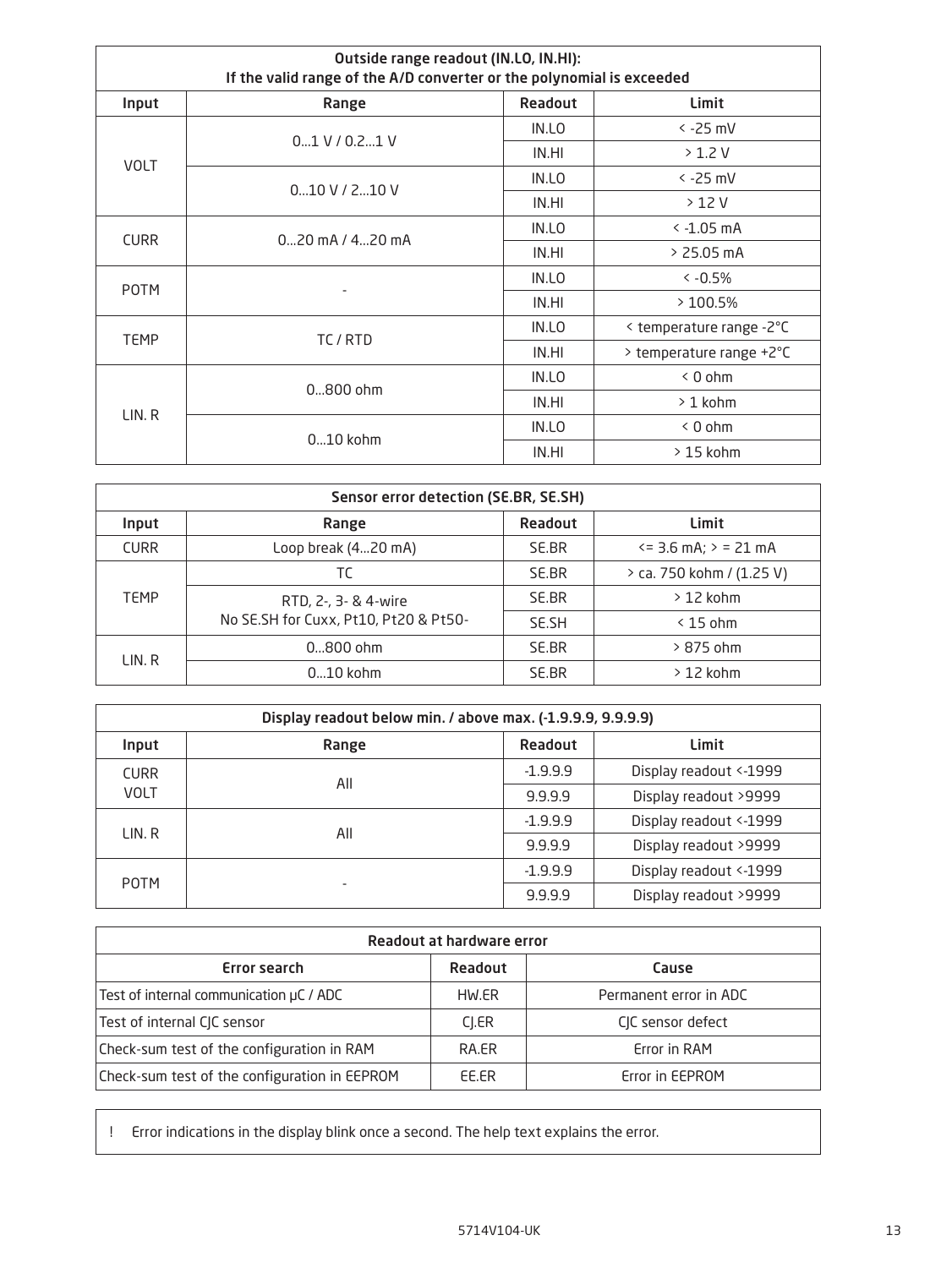## **Connections**

### Inputs:

<span id="page-13-0"></span>

Supply:





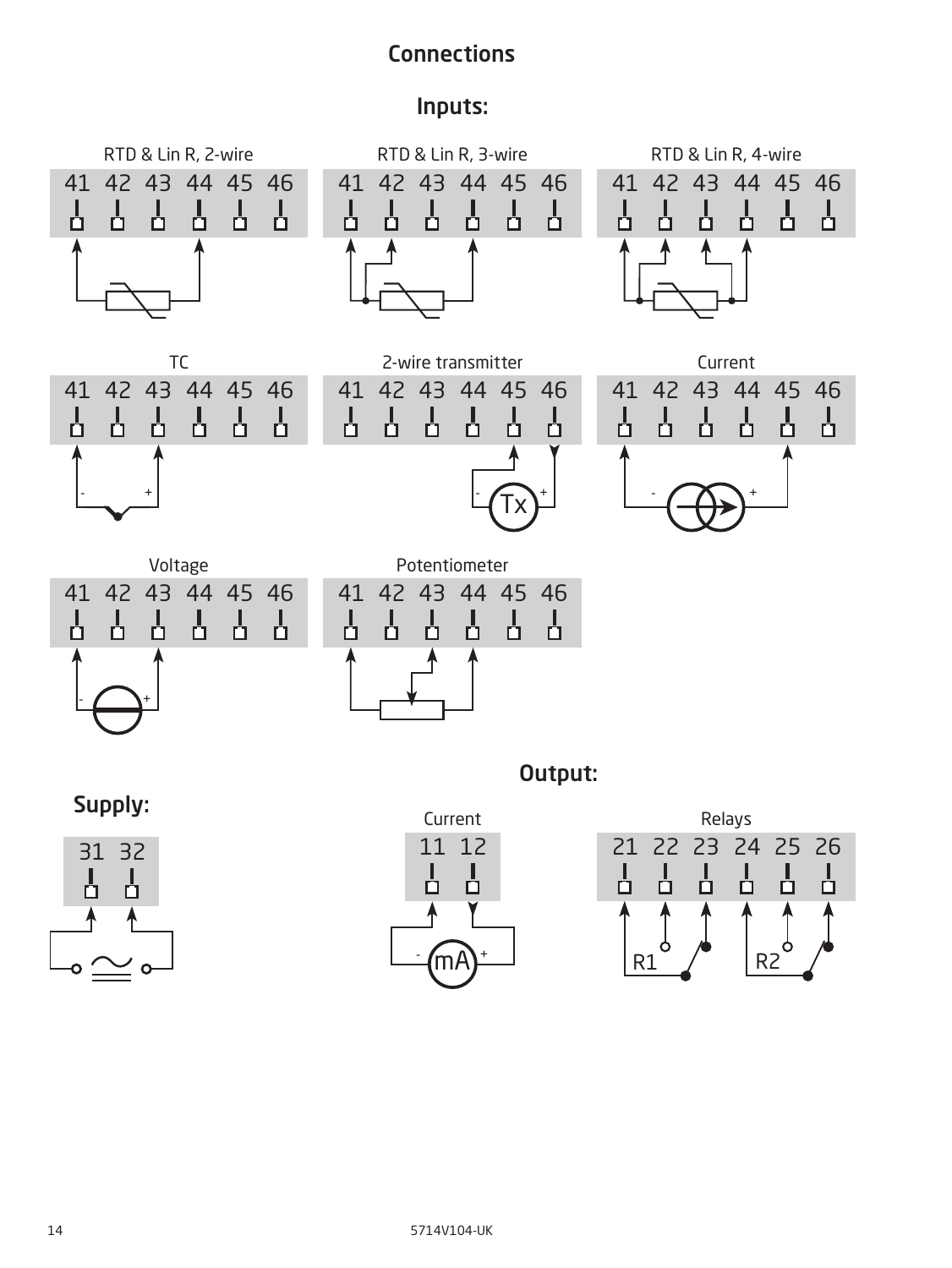<span id="page-14-0"></span>

## Block diagram

m

 $\overline{ }$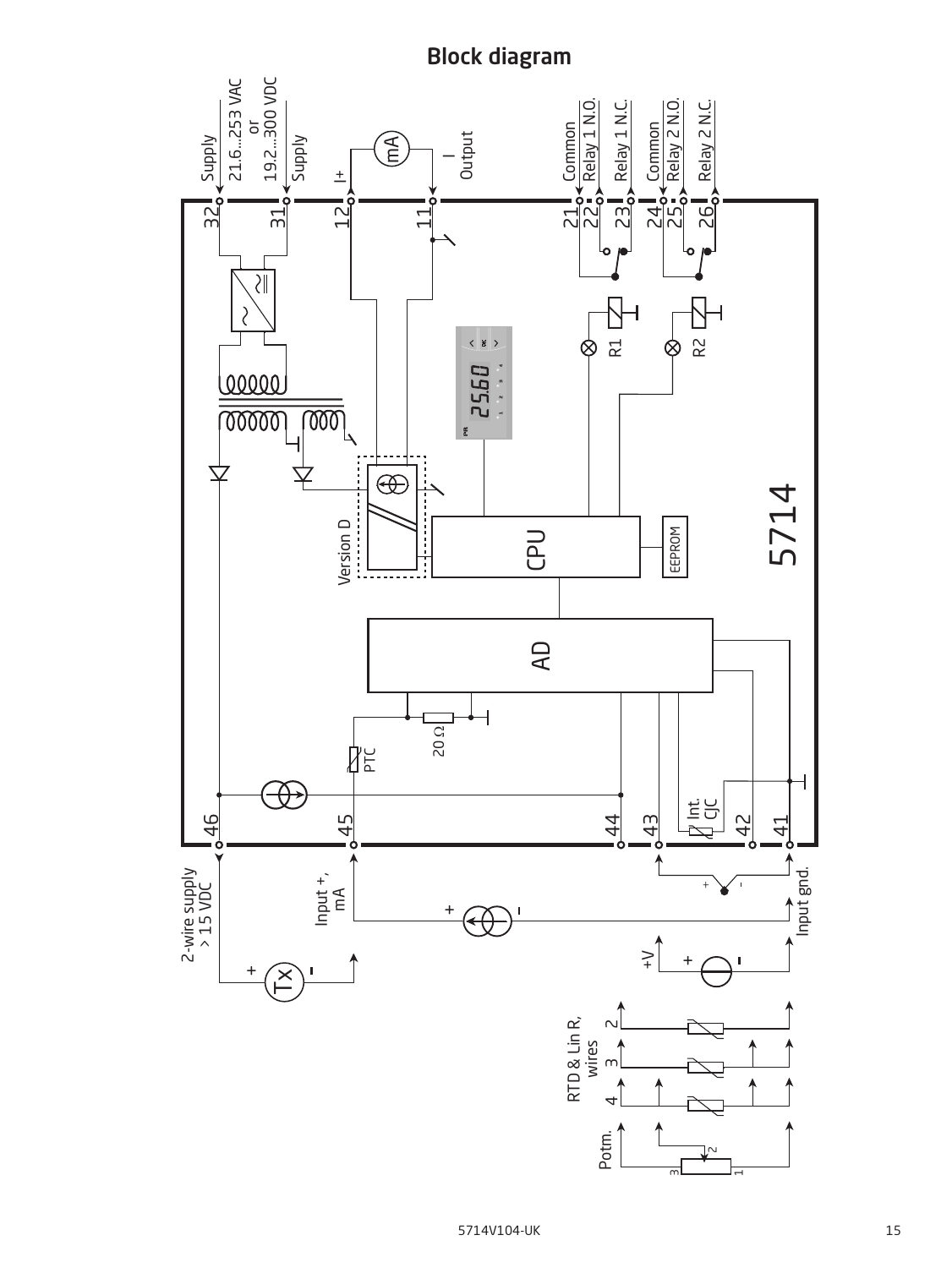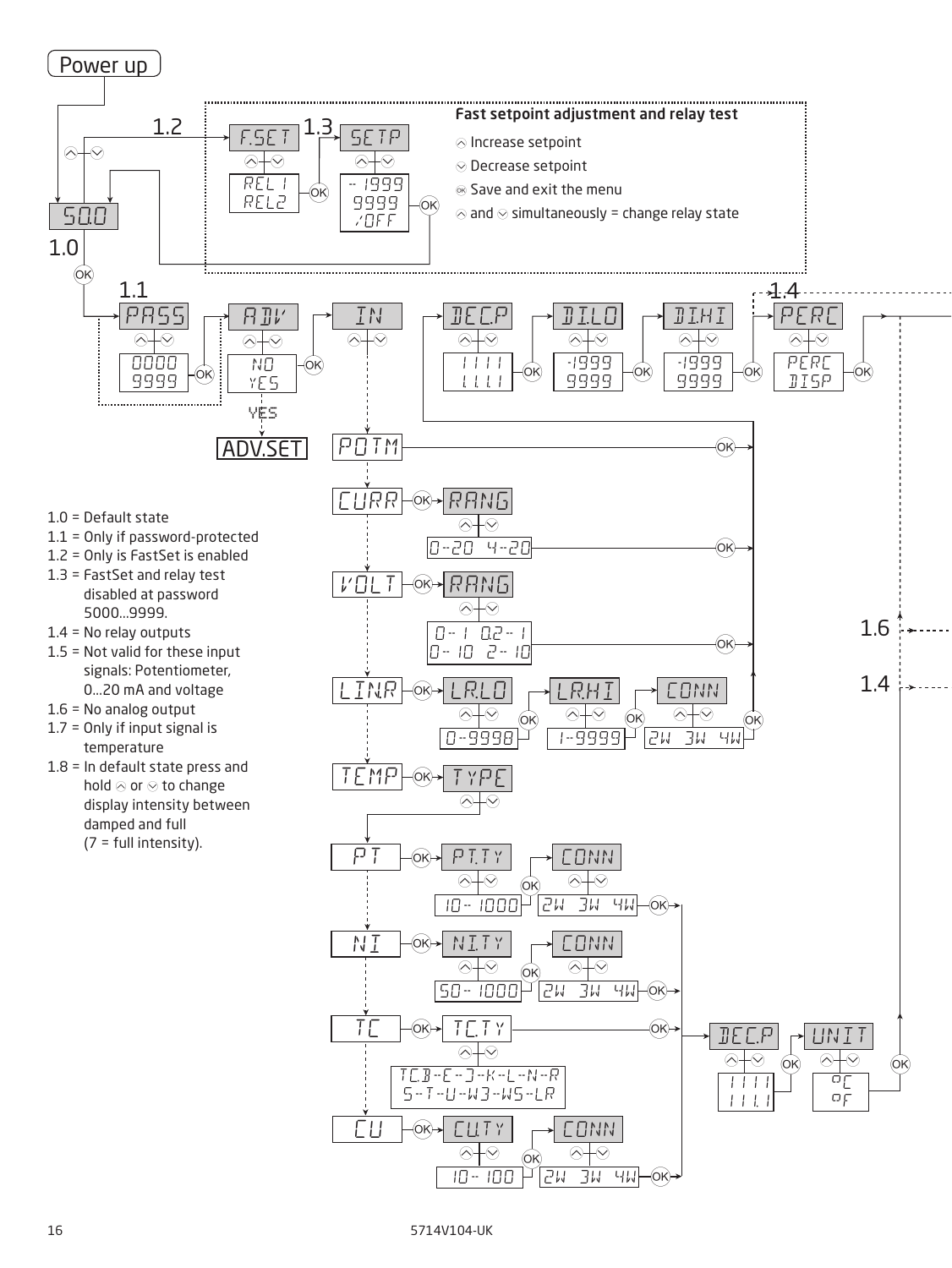### Routing diagram

<span id="page-16-0"></span>If no keys are activated for 2 minutes the display returns to default state 1.0 without saving configuration changes.

 $\odot$  Increase value / choose next parameter.

 $\odot$  Decrease value / choose previous parameter.

 $\otimes$  Accept the chosen parameter and go to the next menu.

Hold  $\otimes$  Back to previous menu / return to menu 1.0 without saving.

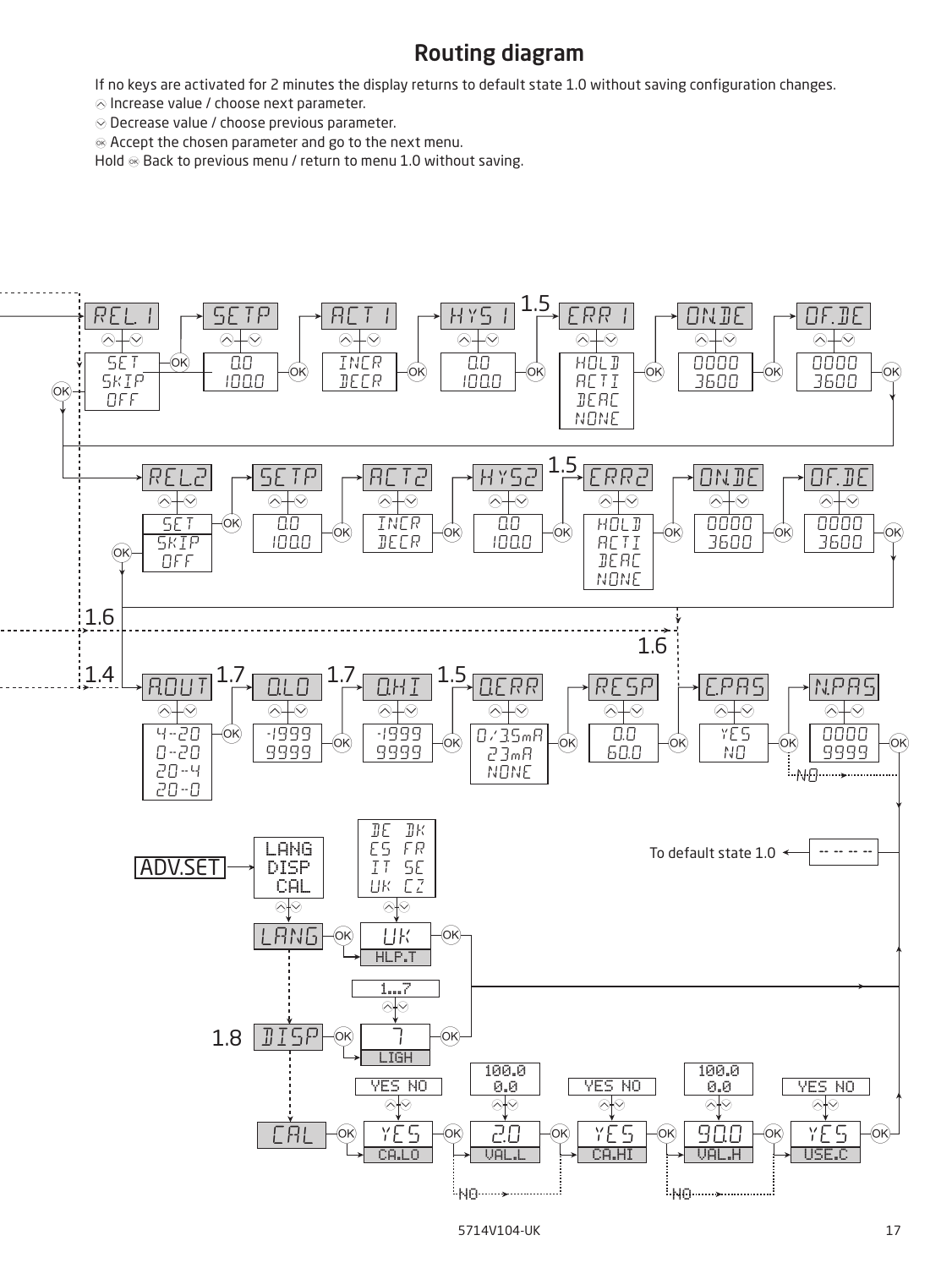## Scrolling help text

<span id="page-17-0"></span>

|                                           |                      | Display in default state xxxx, hardware error:         | DI.HI                    |               |                                                                              |
|-------------------------------------------|----------------------|--------------------------------------------------------|--------------------------|---------------|------------------------------------------------------------------------------|
|                                           |                      | SE.BR --> SENSOR WIRE BREAKAGE                         | <b>XXXX</b>              |               | --> DISPLAY READOUT HIGH                                                     |
|                                           |                      | SE.SH --> SENSOR SHORT CIRCUIT                         |                          |               |                                                                              |
| IN.HI<br>IN.LO                            | $\rightarrow$<br>--> | <b>INPUT OVERRANGE</b><br><b>INPUT UNDERRANGE</b>      | REL.U<br><b>PERC</b>     |               | --> SET RELAY IN PERCENTAGE                                                  |
| $9.9.9.9 - \rightarrow$                   |                      | DISPLAY OVERRANGE                                      | <b>DISP</b>              |               | --> SET RELAY IN DISPLAY UNITS                                               |
| $-1.9.9.9 - \times$                       |                      | DISPLAY UNDERRANGE                                     |                          |               |                                                                              |
|                                           |                      | HW.ER --> HARDWARE ERROR                               | <b>TYPE</b>              |               |                                                                              |
|                                           |                      | EE.ER --> EEPROM ERROR - CHECK CONFIGURATION           | CU                       |               | --> SELECT CU SENSOR TYPE                                                    |
|                                           |                      | <b>RA.ER --&gt; RAM MEMORY ERROR</b>                   | PT                       |               | --> SELECT PT SENSOR TYPE                                                    |
| $C$ J. $ER$                               |                      | --> CJC SENSOR ERROR                                   | <b>NI</b>                |               | --> SELECT NI SENSOR TYPE                                                    |
|                                           |                      |                                                        | TC                       |               | --> SELECT TC SENSOR TYPE                                                    |
| <b>Fastset (Enabled):</b>                 |                      |                                                        |                          |               |                                                                              |
| <b>F.SET</b>                              |                      |                                                        | <b>CU.TY</b>             |               |                                                                              |
| REL1                                      |                      | --> FAST SET MENU -                                    | 10                       |               | --> SELECT CU SENSOR TYPE                                                    |
| REL <sub>2</sub>                          | -->                  | <b>SELECT RELAY</b>                                    | 20                       |               | --> SELECT CU SENSOR TYPE                                                    |
|                                           |                      |                                                        | 50                       |               | --> SELECT CU SENSOR TYPE                                                    |
| <b>SETP</b>                               |                      |                                                        | 100                      |               | --> SELECT CU SENSOR TYPE                                                    |
| <b>XXXX</b>                               | -->                  | RELAY SETPOINT - PRESS OK TO SAVE                      |                          |               |                                                                              |
|                                           |                      |                                                        | PT.TY<br>10 <sup>°</sup> |               | --> SELECT PT SENSOR TYPE                                                    |
| <b>Fastset (Disabled):</b><br><b>SETP</b> |                      |                                                        | 20                       |               | --> SELECT PT SENSOR TYPE                                                    |
| <b>XXXX</b>                               |                      | --> RELAY SETPOINT - READ ONLY                         | 50                       | -->           | SELECT PT SENSOR TYPE                                                        |
|                                           |                      |                                                        | 100                      |               | --> SELECT PT SENSOR TYPE                                                    |
|                                           |                      | <b>Configuration menus:</b>                            | 200                      |               | --> SELECT PT SENSOR TYPE                                                    |
| ADV                                       |                      |                                                        | 250                      |               | --> SELECT PT SENSOR TYPE                                                    |
| <b>YES</b>                                | -->                  | ENTER ADVANCED SETUP MENU?                             | 300                      |               | --> SELECT PT SENSOR TYPE                                                    |
| N <sub>O</sub>                            |                      |                                                        | 400                      |               | --> SELECT PT SENSOR TYPE                                                    |
|                                           |                      |                                                        | 500                      |               | --> SELECT PT SENSOR TYPE                                                    |
| <b>PASS</b>                               |                      |                                                        | 1000                     |               | --> SELECT PT SENSOR TYPE                                                    |
| <b>XXXX</b>                               | -->                  | <b>SET CORRECT PASSWORD</b>                            |                          |               |                                                                              |
|                                           |                      |                                                        | NI.TY                    |               |                                                                              |
| IN                                        |                      |                                                        | 50                       |               | --> SELECT NI SENSOR TYPE                                                    |
| $CLIN^*$                                  |                      | --> TEXT ENTERED BY USER IN PRESET                     | 100                      |               | --> SELECT NI SENSOR TYPE                                                    |
| <b>CURR</b>                               | -->                  | <b>CURRENT INPUT</b>                                   | 120                      |               | --> SELECT NI SENSOR TYPE                                                    |
| <b>VOLT</b>                               | -->                  | <b>VOLTAGE INPUT</b>                                   | 1000                     | $\rightarrow$ | SELECT NI SENSOR TYPE                                                        |
| POTM                                      |                      | --> POTENTIOMETER INPUT<br>--> LINEAR RESISTANCE INPUT | <b>CONN</b>              |               |                                                                              |
| LIN.R<br><b>TEMP</b>                      | -->                  | TEMPERATURE SENSOR INPUT                               | 2W                       |               | When Cu, Pt and Ni sensor is selected<br>--> SELECT 2-WIRE SENSOR CONNECTION |
|                                           |                      |                                                        | ЭM                       |               | --> SELECT 3-WIRE SENSOR CONNECTION                                          |
| <b>RANG</b>                               |                      | When current selected:                                 | 4W                       |               | --> SELECT 4-WIRE SENSOR CONNECTION                                          |
| $0 - 20$                                  | -->                  | <b>INPUT RANGE IN MA</b>                               |                          |               |                                                                              |
| $4 - 20$                                  | $\rightarrow$        | <b>INPUT RANGE IN MA</b>                               | TC.TY                    |               |                                                                              |
|                                           |                      |                                                        | TC.B                     |               | --> SELECT TC SENSOR TYPE                                                    |
| <b>RANG</b>                               |                      | When voltage selected:                                 | TC. E                    |               | --> SELECT TC SENSOR TYPE                                                    |
| $0 - 10$                                  | -->                  | <b>INPUT RANGE IN VOLT</b>                             | TC.                      |               | --> SELECT TC SENSOR TYPE                                                    |
| $2-10$                                    | -->                  | <b>INPUT RANGE IN VOLT</b>                             | TC. K                    |               | --> SELECT TC SENSOR TYPE                                                    |
| $0.0 - 1$                                 | -->                  | <b>INPUT RANGE IN VOLT</b>                             | TC.L                     |               | --> SELECT TC SENSOR TYPE                                                    |
| $0.2 - 1$                                 | -->                  | <b>INPUT RANGE IN VOLT</b>                             | TC.N                     | -->           | SELECT TC SENSOR TYPE                                                        |
|                                           |                      |                                                        | TC.R                     | -->           | SELECT TC SENSOR TYPE                                                        |
| DEC.P                                     |                      |                                                        | TC. S                    |               | --> SELECT TC SENSOR TYPE                                                    |
| 1111                                      | -->                  | DECIMAL POINT POSITION                                 | TC.T                     | $\rightarrow$ | SELECT TC SENSOR TYPE                                                        |
| 111.1                                     | -->                  | DECIMAL POINT POSITION                                 | TC.U                     |               | --> SELECT TC SENSOR TYPE                                                    |
| 11.11                                     | -->                  | DECIMAL POINT POSITION                                 | TC.W3                    |               | --> SELECT TC SENSOR TYPE                                                    |
| 1.111                                     | -->                  | DECIMAL POINT POSITION                                 | TC.W5<br>TC.LR           | -->           | --> SELECT TC SENSOR TYPE<br>SELECT TC SENSOR TYPE                           |
| LR.LO                                     |                      |                                                        |                          |               |                                                                              |
| <b>XXXX</b>                               | -->                  | SET RESISTANCE VALUE LOW                               | DEC.P                    |               | When temperature selected                                                    |
|                                           |                      |                                                        | 1111                     |               | --> DECIMAL POINT POSITION                                                   |
| LR.HI                                     |                      |                                                        | 111.1                    | -->           | DECIMAL POINT POSITION                                                       |
| <b>XXXX</b>                               | -->                  | SET RESISTANCE VALUE HIGH                              |                          |               |                                                                              |
|                                           |                      |                                                        | <b>UNIT</b>              |               |                                                                              |
| DI.LO                                     |                      |                                                        | °C                       |               | --> DISPLAY AND RELAY SETUP IN CELSIUS                                       |
| <b>XXXX</b>                               | -->                  | DISPLAY READOUT LOW                                    | °F                       | $\rightarrow$ | DISPLAY AND RELAY SETUP IN FAHRENHEIT                                        |
|                                           |                      |                                                        |                          |               |                                                                              |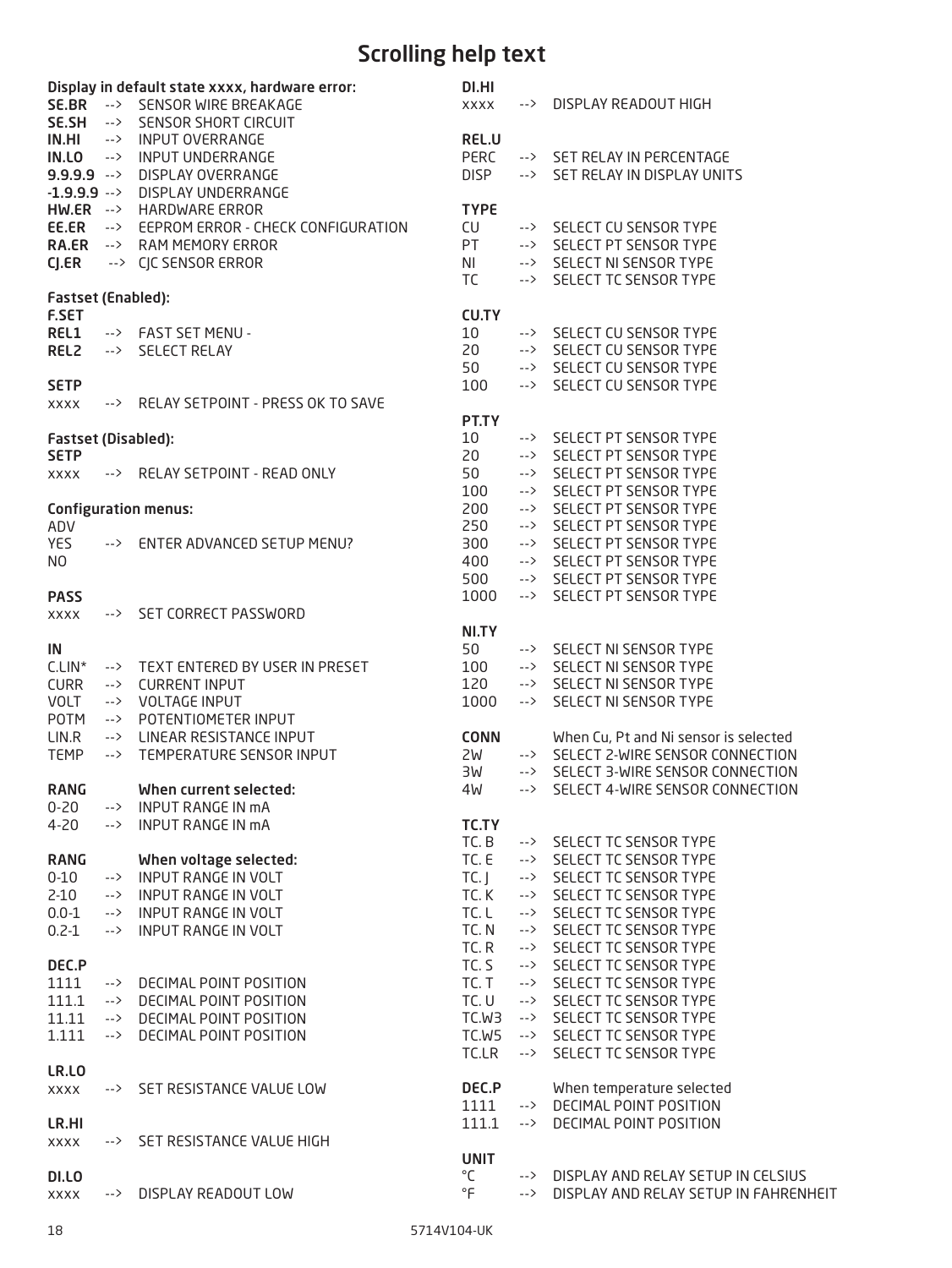| REL1<br><b>SET</b><br><b>SKIP</b>                           | -->                      | <b>ENTER RELAY 1 SETUP</b><br>SKIP RELAY 1 SETUP                                                                 | 0.HI<br><b>XXXX</b>                                             | -->           | DISPLAY VALUE FOR OUTPUT HIGH                                                                                                 |
|-------------------------------------------------------------|--------------------------|------------------------------------------------------------------------------------------------------------------|-----------------------------------------------------------------|---------------|-------------------------------------------------------------------------------------------------------------------------------|
| OFF                                                         | --><br>-->               | RELAY 1 DISABLED                                                                                                 | 0.ERR<br>23 mA                                                  | $\rightarrow$ | NAMUR NE43 UPSCALE AT ERROR                                                                                                   |
| <b>SETP</b><br><b>XXXX</b>                                  | -->                      | <b>RELAY SETPOINT</b>                                                                                            | $3,5 \text{ mA} \rightarrow$<br>0 <sub>m</sub> A<br><b>NONE</b> | --><br>-->    | NAMUR NE43 DOWNSCALE AT ERROR<br>DOWNSCALE AT ERROR<br>UNDEFINED OUTPUT AT ERROR                                              |
| ACT1<br><b>INCR</b><br><b>DECR</b>                          | -->                      | --> ACTIVATE AT INCREASING SIGNAL<br>ACTIVATE AT DECREASING SIGNALL                                              | <b>RESP</b><br>XXX.X                                            | -->           | ANALOGUE OUTPUT RESPONSE TIME<br>IN SECONDS                                                                                   |
| HYS1<br><b>XXXX</b>                                         | -->                      | <b>RELAY HYSTERESIS</b>                                                                                          | E.PAS<br>N <sub>O</sub>                                         | -->           | <b>ENABLE PASSWORD PROTECTION</b>                                                                                             |
| ERR1<br><b>HOLD</b><br>ACTI<br>DEAC                         | -->                      | HOLD RELAY AT ERROR<br>--> ACTIVATE RELAY AT ERROR<br>--> DEACTIVATE RELAY AT ERROR                              | <b>YES</b><br>N.PAS<br><b>XXXX</b>                              | -->           | <b>SELECT NEW PASSWORD</b>                                                                                                    |
| <b>NONE</b><br>ON.DE                                        | -->                      | UNDEFINED STATUS AT ERROR                                                                                        | <b>ADV MENU:</b>                                                |               |                                                                                                                               |
| <b>XXXX</b><br>OF.DE                                        | -->                      | RELAY ON-DELAY IN SECONDS                                                                                        | LANG<br><b>DISP</b>                                             | $\rightarrow$ | <b>ENTER LANGUAGE SETUP</b><br>--> ENTER DISPLAY SETUP                                                                        |
| <b>XXXX</b>                                                 | -->                      | RELAY OFF-DELAY IN SECONDS                                                                                       | <b>CAL</b><br>HLP.T                                             |               | --> PERFORM PROCESS CALIBRATION                                                                                               |
| REL <sub>2</sub><br><b>SET</b><br><b>SKIP</b><br><b>OFF</b> | --><br>--><br>-->        | <b>ENTER RELAY 2 SETUP</b><br>SKIP RELAY 2 SETUP<br>RELAY 2 DISABLED                                             | DE<br>DK<br>ES                                                  |               | --> DE - WAEHLE DEUTSCHEN HILFETEXT<br>--> DK - VAELG DANSK HJAELPETEKST<br>--> ES - SELECCIONAR TEXTO DE<br>AYUDA EN ESPANOL |
| <b>SETP</b><br><b>XXXX</b>                                  | -->                      | <b>RELAY SETPOINT</b>                                                                                            | <b>FR</b><br>IT.                                                | -->           | --> FR - SELECTION TEXTE D'AIDE<br><b>EN FRANCAIS</b><br>IT - SELEZIONARE TESTI DI<br>AIUTO ITALIANI                          |
| ACT <sub>2</sub><br><b>INCR</b><br><b>DECR</b>              | -->                      | --> ACTIVATE AT INCREASING SIGNAL<br>ACTIVATE AT DECREASING SIGNAL                                               | SE<br>UK<br>CZ                                                  |               | --> SE - VALJ SVENSK HJALPTEXT<br>--> UK - SELECT ENGLISH HELPTEXT<br>--> CZ - VYBER CESKOU NAPOVEDU                          |
| HYS <sub>2</sub><br>XXXX                                    | -->                      | <b>RELAY HYSTERESIS</b>                                                                                          | <b>LIGH</b><br><b>XXXX</b>                                      | -->           | ADJUST DISPLAY LIGHT INTENSITY                                                                                                |
| ERR <sub>2</sub><br><b>HOLD</b><br>ACTI                     | --><br>-->               | <b>HOLD RELAY AT ERROR</b><br>ACTIVATE RELAY AT ERROR                                                            | CA.LO<br><b>YES</b>                                             | -->           | CALIBRATE INPUT LOW TO PROCESS<br>VALUE?                                                                                      |
| DEAC<br><b>NONE</b>                                         | --><br>-->               | DEACTIVATE RELAY AT ERROR<br>UNDEFINED STATUS AT ERROR                                                           | NO                                                              |               |                                                                                                                               |
| ON.DE<br><b>XXXX</b>                                        | -->                      | RELAY ON-DELAY IN SECONDS                                                                                        | CA.HI<br><b>YES</b>                                             |               | --> CALIBRATE INPUT HIGH TO PROCESS<br>VALUE?                                                                                 |
| OF.DE<br><b>XXXX</b>                                        | -->                      | RELAY OFF-DELAY IN SECONDS                                                                                       | N <sub>O</sub><br><b>VAL.L</b>                                  |               |                                                                                                                               |
| A.OUT                                                       |                          |                                                                                                                  | <b>XXXX</b>                                                     | -->           | SET VALUE FOR LOW CALIBRATION<br><b>POINT</b>                                                                                 |
| $0 - 20$<br>$4 - 20$<br>$20 - 0$<br>$20 - 4$                | --><br>--><br>--><br>--> | <b>OUTPUT RANGE IN MA</b><br><b>OUTPUT RANGE IN mA</b><br><b>OUTPUT RANGE IN mA</b><br><b>OUTPUT RANGE IN MA</b> | <b>VAL.H</b><br><b>XXXX</b>                                     | $\rightarrow$ | SET VALUE FOR HIGH CALIBRATION<br><b>POINT</b>                                                                                |
| 0.LO<br><b>XXXX</b>                                         | -->                      | DISPLAY VALUE FOR OUTPUT LOW                                                                                     | USE.C<br>YES.<br>N <sub>O</sub>                                 | -->           | USE PROCESS CALIBRATED VALUES?                                                                                                |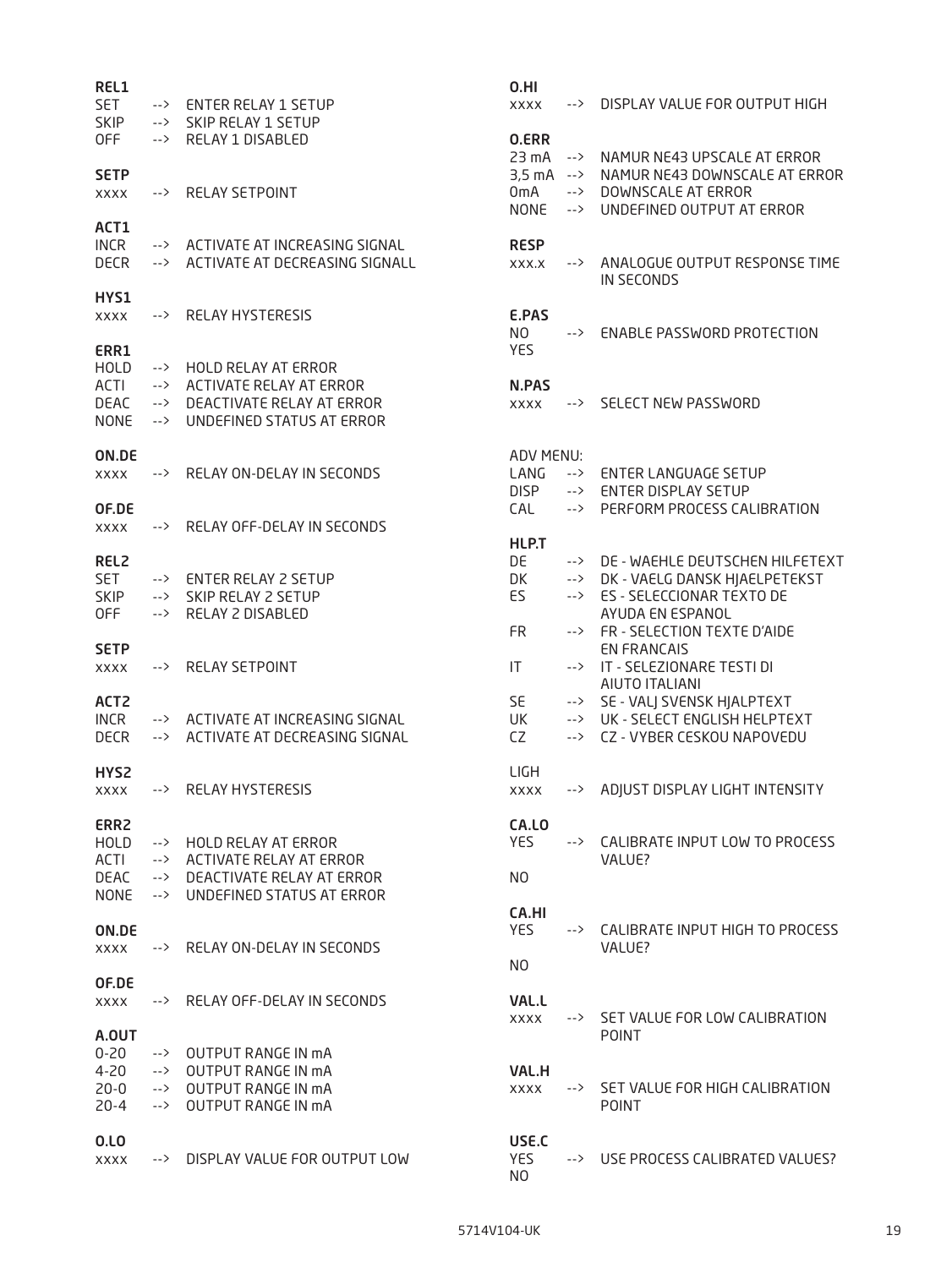## Configuration / operating the function keys

<span id="page-19-0"></span>Documentation for routing diagram.

#### In general

When configuring the display you are guided through all parameters, you can choose the settings which fit the application. For each menu there is a scrolling help text which is automatically shown in the display, this starts after 5 seconds if no key has been activated.

Configuration is carried out by using the 3 function keys.

- $\odot$  will increase the numerical value or choose the next parameter.
- $\odot$  will decrease the numerical value or choose the previous parameter.
- $\otimes$  will accept the chosen value and end the menu.

If a function does not exist in the display all parameters are skipped to make the configuration as simple as possible. Once the configuration has been entered the display will show "----".

Pressing and holding  $\otimes$  will return to the previous menu or return to the default state (1.0) without saving the changed values or parameters.

If no key is activated for 2 minutes, the display will return to the default state (1.0) without saving the changed values or parameters.

#### Further explanations

Fast setpoint adjustment and relay test: These menus allow you to change the set point quickly and to check the operation of the relays.

Pressing  $\otimes$  and  $\otimes$  at the same time will change the state of the relay - this change is indicated by the diodes on the display. Pressing  $\otimes$  will save the set point change.

Holding down  $\otimes$  for more than 0.5 seconds will return the unit to the default state without changing the set point.

Password protection: Using a password will stop access to the menu and parameters. There are two levels of password protection. Passwords between 0000…4999 allow access to the fast set point adjustment and relay test. (Using this password stops access to all other parts of the menu). Passwords between 5000…9999 stop access to all parts of the menu, fast set point and relay test. (Current set point is still shown). By using the master password 2008, all configuration menus are available.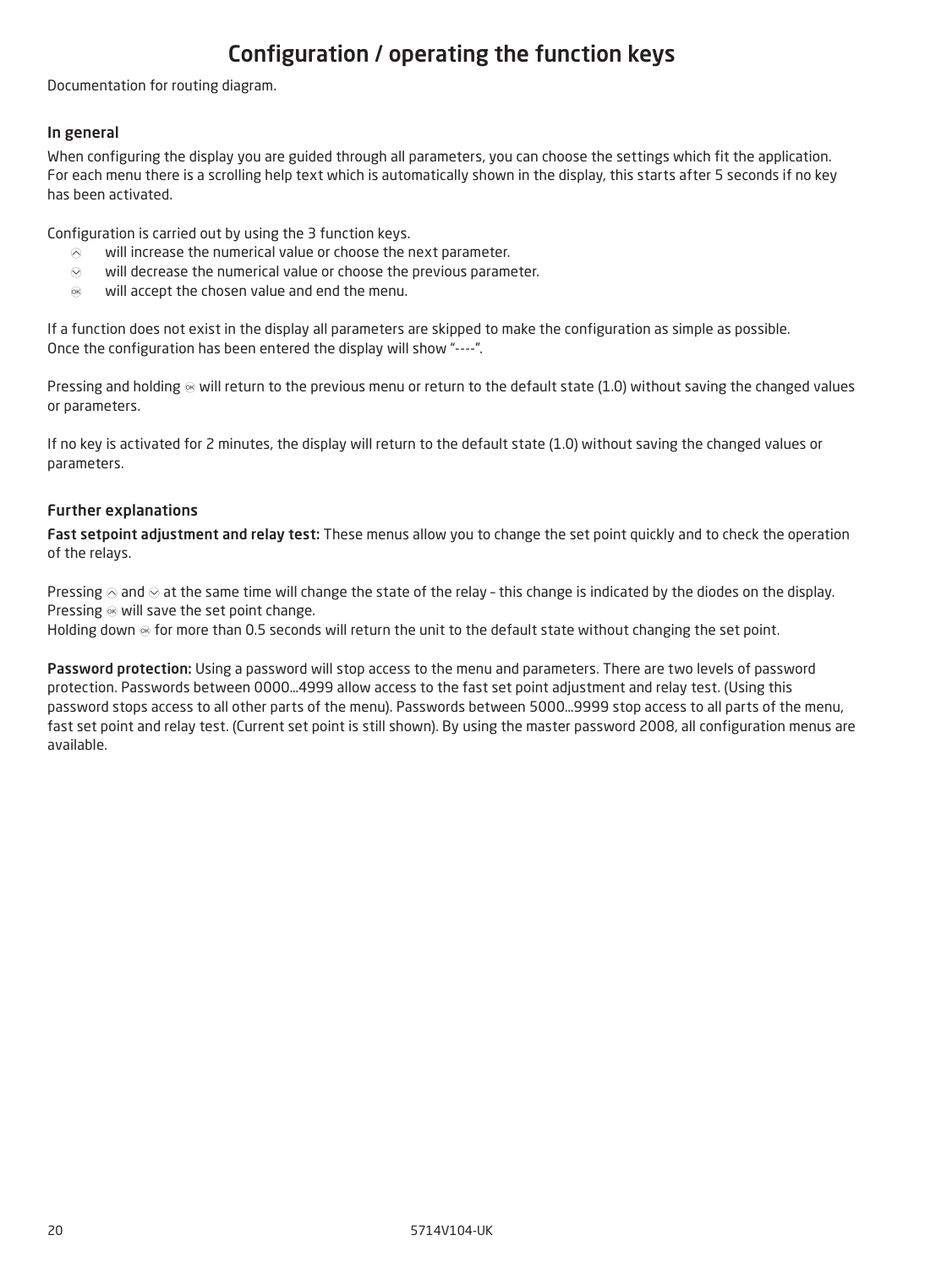## Graphic depiction of the relay function setpoint

<span id="page-20-0"></span>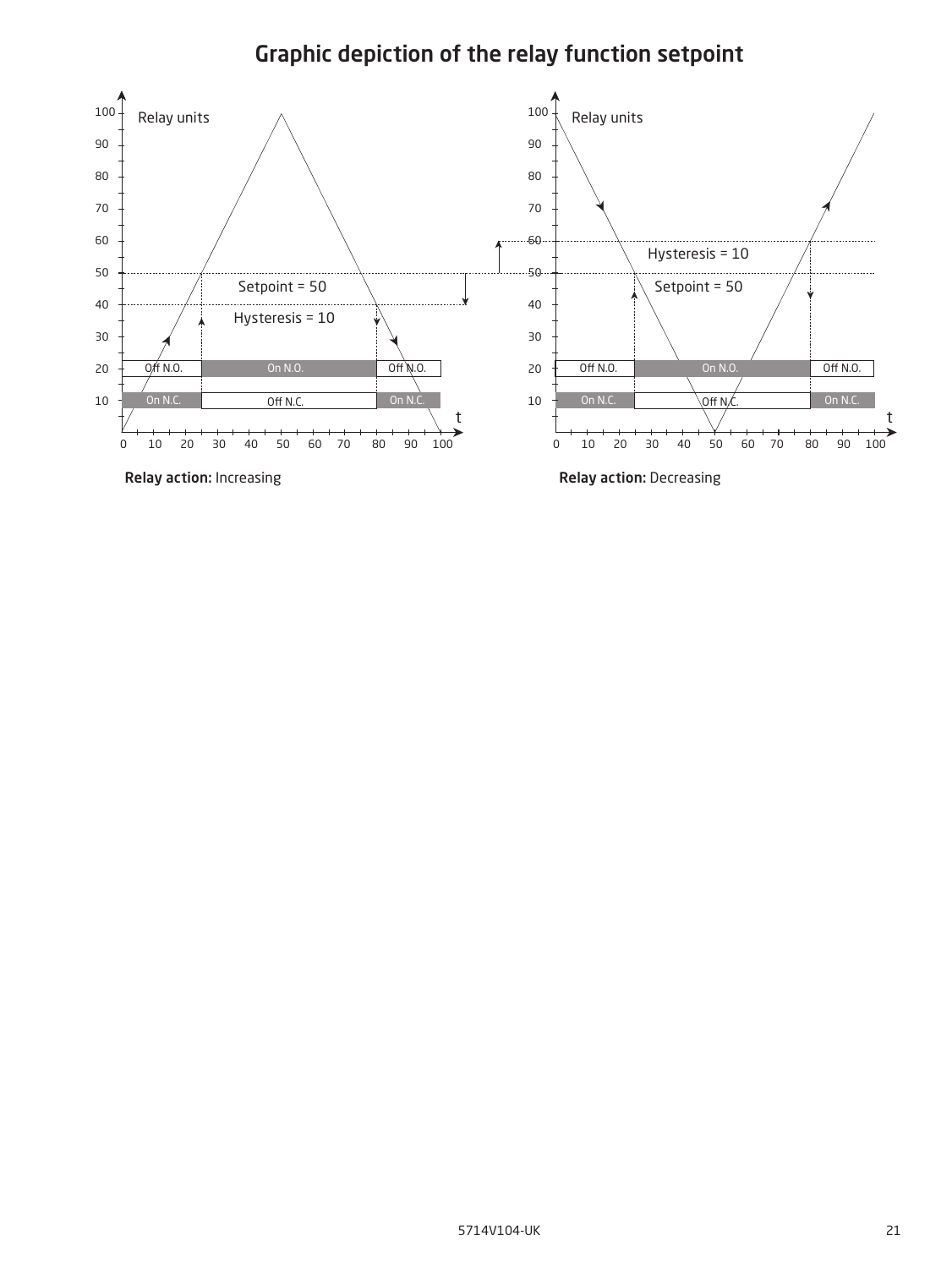## Document history

<span id="page-21-0"></span>The following list provides notes concerning revisions of this document.

| Rev. ID | Date  | <b>Notes</b> |
|---------|-------|--------------|
| 104     | 19/33 | Relay        |

19/33 Relay data updated, graph with resistive loads inserted. EU-RO marine approval added.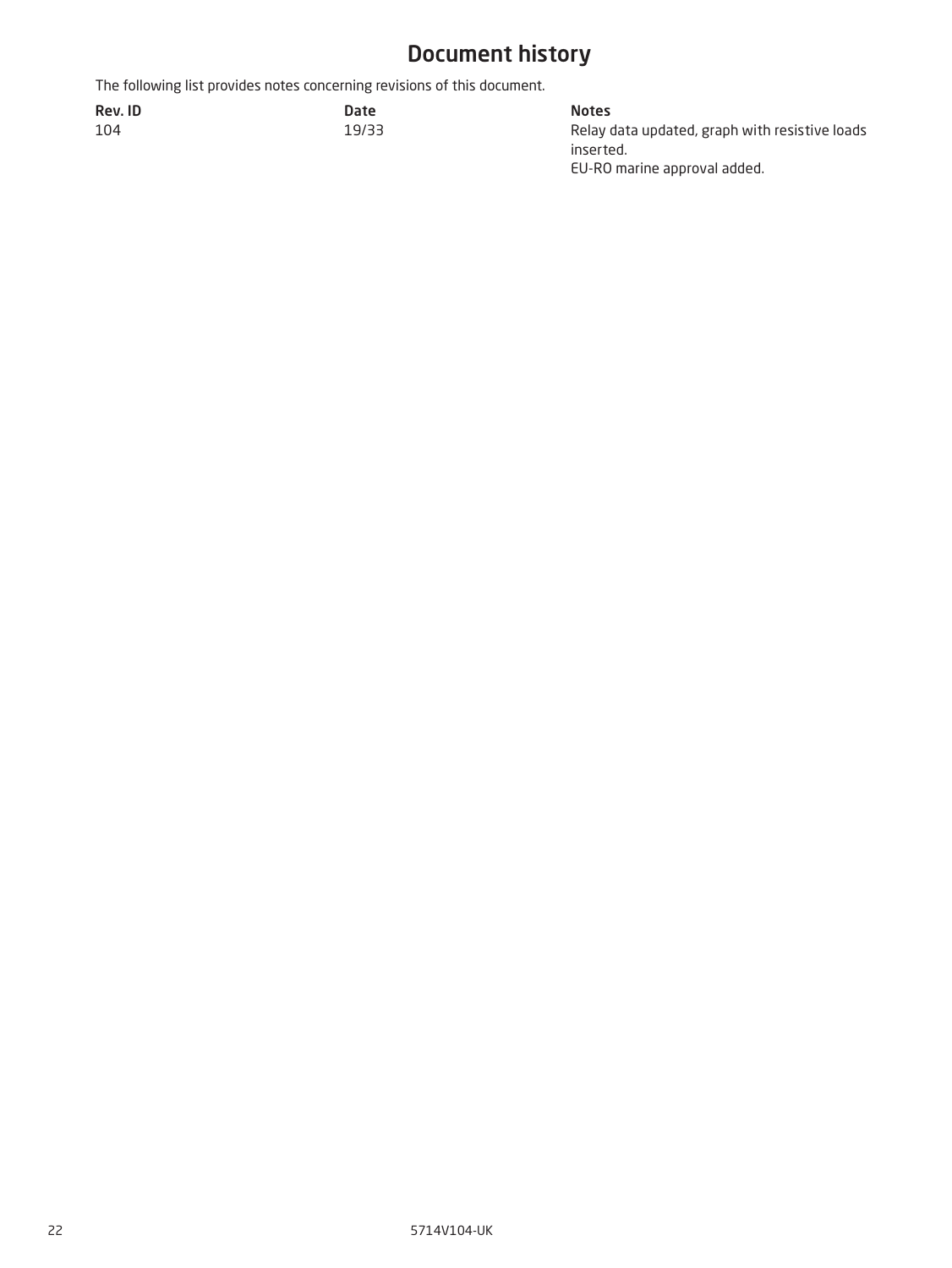## We are near you, *all over the world*

#### Our trusted red boxes are supported wherever you are

All our devices are backed by expert service and a 5-year warranty. With each product you purchase, you receive personal technical support and guidance, day-to-day delivery, repair without charge within the warranty period and easily accessible documentation.

We are headquartered in Denmark, and have offices and authorized partners the world over. We are a local

business with a global reach. This means that we are always nearby and know your local markets well. We are committed to your satisfaction and provide PERFORMANCE MADE SMARTER all around the world.

For more information on our warranty program, or to meet with a sales representative in your region, visit prelectronics.com.